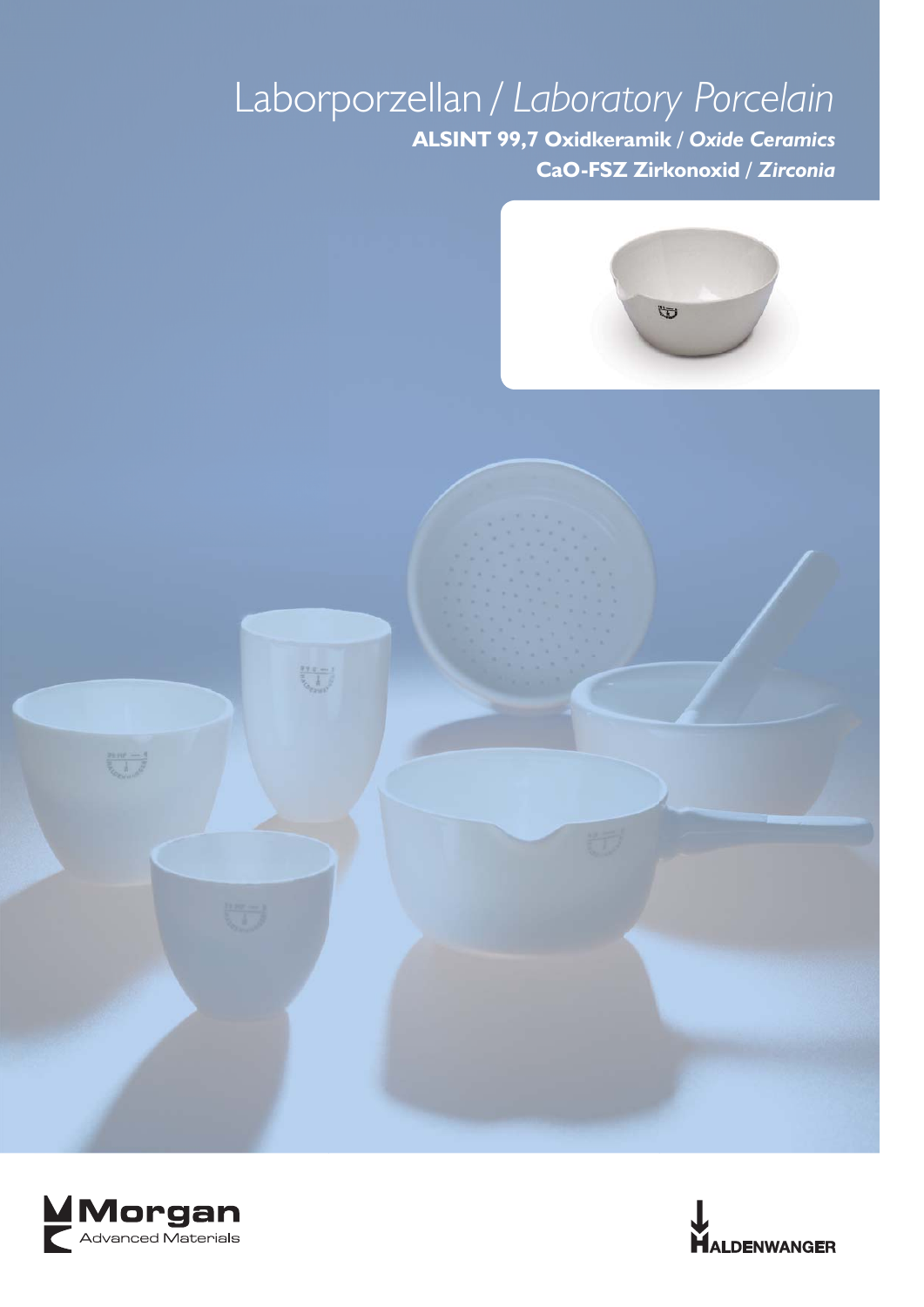



## Inhalt */ Content*

| Laborporzellan                    | Seite           | <b>Laboratory Porcelain</b>           | Page          |
|-----------------------------------|-----------------|---------------------------------------|---------------|
| Werkstoffe                        | 5               | <b>Materials</b>                      | 5             |
| Mörser 55                         | $\overline{10}$ | Mortars 55                            | 10            |
| Pistillen 56                      | $\overline{10}$ | Pestles 56                            | 10            |
| Abdampfschalen 8, 8 A             | $\overline{10}$ | Evaporating basins 8, 8 A             | 10            |
| Abdampfschalen 109, 130, 131, 888 | $\mathbf{  }$   | Evaporating basins 109, 130, 131, 888 | $\frac{1}{2}$ |
| Glühschalen 33, 33 C, 33 D        | 12              | Incinerating dishes 33, 33 C, 33 D    | 12            |
| Mehlveraschungsschalen 5032       | 12              | Flour incinerating dishes 5032        | 12            |
| Schmelztiegel 79, 79 C, 79 MF     | 3               | Melting crucibles 79, 79 C, 79 MF     | 13            |
| Filtriertiegel 84                 | 3               | Filtering crucibles 84                | 13            |
| Gooch-Tiegel 82 A, 82 R           | 4               | Gooch crucibles 82 A, 82 R            | 4             |
| Siebplatten 31 B                  | 4               | Filtering discs 31 B                  | 4             |
| Tiegeldeckel 79 D                 | 4               | Crucible lids 79 D                    | 4             |
| Platten 6I A, 6I B                | 15              | Spot plates 61 A, 61 B                | 15            |
| Exsikkatoren-Platten II9 C        | 15              | Desiccator plates II9 C               | 15            |
| Kasserollen 17                    | 15              | Casseroles 17                         | 15            |
| Trichter I26, I27 C               | 16              | Funnels 126, 127 C                    | 16            |
| Schiffchen 30                     | 16              | Combustion boats 30                   | 16            |
| Messbecher 51                     | 7               | Graduated beakers 51                  | 17            |
| Kochbecher 42 A, 42 L             | 7               | Heating beakers 42 A, 42 L            | 17            |
| Kugelmühlen GSK und Kugeln 42 K   | 8               | Ball mills GSK and balls 42 K         | 18            |
| Löffelspatel 74                   | 9               | Spoon spatulas 74                     | 9             |
| Tonteller                         | 9               | Clay plates                           | 9             |
| Hartporzellan-Rohre               | 9               | Hard porcelain tubes                  | 9             |
| Porzellan-Schiffchen              | 9               | Porcelain combustion boats            | 9             |
|                                   |                 |                                       |               |

## **Alsint 99,7 Oxidkeramik** *Alsint 99,7 Oxidkeramik*

| Werkstoffe                    |    | Materiak                               |                          |
|-------------------------------|----|----------------------------------------|--------------------------|
| Alsint 99,7-Schiffchen        | 20 | Alsint 99.7 Boats                      | 20                       |
| Alsint 99,7 porös-Glühschalen | 20 | Alsint 99.7 porous Incinerating dishes | 20                       |
| Alsint 99,7-Glühkästen        | 20 | Alsint 99.7 Incinerating dishes        | 20                       |
| Alsint 99,7-Röhrentiegel      | 20 | Alsint 99.7 Tubular crucibles          | 20                       |
| Alsint 99, 7-Tiegel           |    | Alsint 99.7 Crucibles                  | $\overline{\mathcal{U}}$ |
|                               |    |                                        |                          |

## **Zirkonoxid CaO-FSZ** *Zirconia CaO-FSZ*

| Werkstoffe     |  |
|----------------|--|
| CaO-FSZ-Tiegel |  |

| т топпустазанын қзэспаюттысы 2  | ⊢  | Thur included in the district of the   | ı∠             |
|---------------------------------|----|----------------------------------------|----------------|
| Schmelztiegel 79, 79 C, 79 MF   | 3  | Melting crucibles 79, 79 C, 79 MF      | 13             |
| Filtriertiegel 84               | 3  | Filtering crucibles 84                 | 13             |
| Gooch-Tiegel 82 A, 82 R         | 4  | Gooch crucibles 82 A, 82 R             | 4              |
| Siebplatten 31 B                | 4  | Filtering discs 31 B                   | 4              |
| Tiegeldeckel 79 D               | 4  | Crucible lids 79 D                     | 4              |
| Platten 61 A, 61 B              | 15 | Spot plates 61 A, 61 B                 | 15             |
| Exsikkatoren-Platten II9 C      | 15 | Desiccator plates II9 C                | 15             |
| Kasserollen 17                  | 15 | Casseroles 17                          | 15             |
| Trichter 126, 127 C             | 6  | Funnels 126, 127 C                     | 16             |
| Schiffchen 30                   | 16 | Combustion boats 30                    | 16             |
| Messbecher 51                   | 7  | Graduated beakers 51                   | 17             |
| Kochbecher 42 A, 42 L           | 7  | Heating beakers 42 A, 42 L             | 17             |
| Kugelmühlen GSK und Kugeln 42 K | 18 | Ball mills GSK and balls 42 K          | 18             |
| Löffelspatel 74                 | 9  | Spoon spatulas 74                      | 19             |
| <b>Tonteller</b>                | 9  | Clay plates                            | 19             |
| Hartporzellan-Rohre             | 9  | Hard porcelain tubes                   | 19             |
| Porzellan-Schiffchen            | 9  | Porcelain combustion boats             | 19             |
| Alsint 99,7 Oxidkeramik         |    | <b>Alsint 99.7 Oxide Ceramics</b>      |                |
| Werkstoffe                      | 5  | Materials                              | 5              |
| Alsint 99,7-Schiffchen          | 20 | Alsint 99.7 Boats                      | 2 <sub>C</sub> |
| Alsint 99,7 porös-Glühschalen   | 20 | Alsint 99.7 porous Incinerating dishes | 20             |
| Alsint 99,7-Glühkästen          | 20 | Alsint 99.7 Incinerating dishes        | 2 <sub>C</sub> |
| Alsint 99,7-Röhrentiegel        | 20 | Alsint 99.7 Tubular crucibles          | 2 <sub>C</sub> |
| Alsint 99,7-Tiegel              | 21 | Alsint 99.7 Crucibles                  | 21             |
|                                 |    |                                        |                |

| Werkstoffe     | Materials         |    |
|----------------|-------------------|----|
| CaO-FSZ-Tiegel | CaO-FSZ Crucibles | 22 |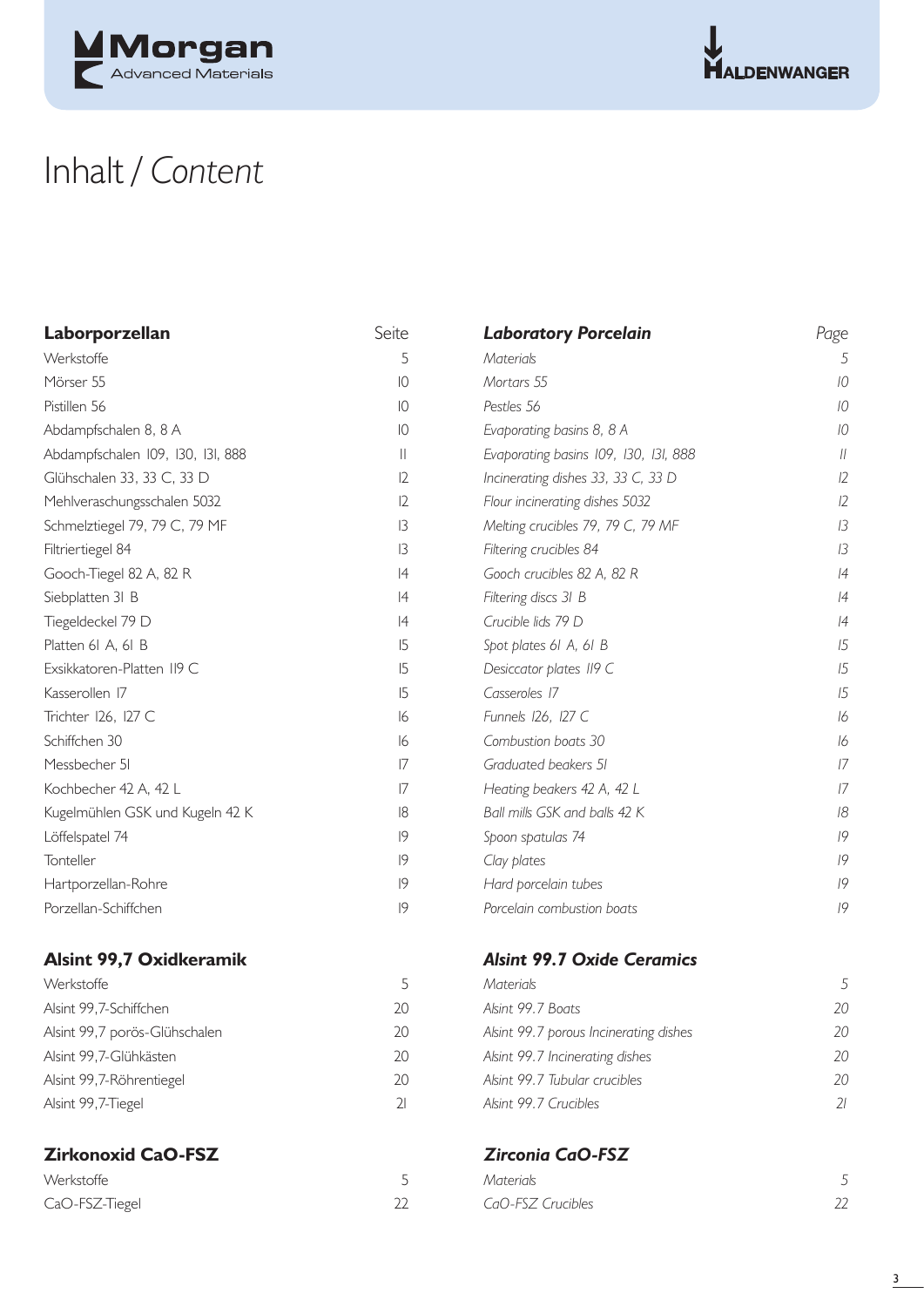

## Haldenwanger Laborporzellan, der Spezialist fürs Labor – seit 1865

Wir stellen uns seit mehr als 150 Jahren vielfältigen Herausforderungen:

## **Hohe Temperaturen**

Glasiertes Laborporzellan: Unglasiertes Laborporzellan: Alsint 99.7:  $CaO-FSZ$ :

| Temperaturbeständig bis max.: |
|-------------------------------|
| $1.000^{\circ}$ C             |
| 1.350 °C                      |
| 1.800 °C                      |
| 2.000 °C.                     |

\* Ausnahme: Flusssäure

## **Aggressive Reagenzien**

| Chemische Beständigkeit: |
|--------------------------|
| sehr gut*                |
| sehr gut*                |
|                          |
| gut                      |
| nicht geeignet           |
|                          |

#### Alsint 99,7

Gute Beständigkeit gegen diverse, zum Teil hoch konzentrierte, Reagenzien sowohl bei Raumtemperatur als auch siedend, mit Ausnahme von hoch konzentrierter Flusssäure und siedender Phosphorsäure, siedender Kalilauge und siedender Natronlauge.

#### Zirkonoxid CaO-FSZ

Temperaturbeständig bis über 2.000 °C. Im Vergleich zu Aluminiumoxid verbesserte chemische Beständigkeit, vor allem gegenüber Alkalien, Säuren und Basen.

## **Starke Verschleißbeanspruchungen**

Zum Beispiel: Mörser und Pistille, Kugelmühlen, Mundstücke, Wellenschutzhülsen usw.

## **Neue Entwicklungen**

Wir optimieren kontinuierlich unser Laborporzellan für Ihre Ansprüche.

## **Höchste Standards**

Unser Laborporzellan entspricht der DIN EN 60672-3, Gruppe C100, Typ C110, Laborartikel aus Alsint 99,7 der DIN EN 60672, Gruppe C700, Typ C799. Strenge Kontrollen vom Rohstoff bis zum Endprodukt sorgen für gleichbleibende Qualität unserer Produkte.

Anwendungsbeispiele und Gebrauchsanweisungen finden Sie auf unserer Internetseite: **http://www.haldenwanger.de/**

## *Haldenwanger Laboratory Porcelain, the laboratory specialist – since 1865*

*We have risen to many different challenges in over 150 years:*

## *High Temperatures*

*Glazed laboratory porcelain: 1,000 °C Unglazed laboratory porcelain: 1,350 °C Alsint 99.7: 1,800 °C CaO-FSZ: 2,000 °C* 

*Heat resistant up to max. temp.:*

## *Aggressive Reagents*

| Laboratory Porcelain      | Chemical resistance:      |
|---------------------------|---------------------------|
| All acids (20°C):         | excellent*                |
| All acids (boiling):      | excellent *               |
| Warm, highly-concentrated |                           |
| alkaline solutions:       | good                      |
| Molten alkaline salts:    | unsuitable                |
|                           | *Except hydrofluoric acid |

#### *Alsint 99.7*

*Reliable resistance to diverse, in some cases highly-concentrated*  reagents both at room temperature and boiling point, except the following: highly concentrated hydrofluoric acid; boiling phosphoric acid; *boiling potassium hydroxide and sodium hydroxide solutions.*

#### *Zirconia CaO-FSZ*

*High refractory properties in temperatures of up to 2,000 °C. In comparison with aluminium oxide improved chemical resistance to alkalis, acids and caustics.*

## *High-wear Conditions*

*For example: mortar and pestle, ball mill, mouthpieces, shaft-protection sleeves, etc.*

### *New Developments*

*We are constantly optimising our laboratory porcelain to meet your needs.*

### *Highest Standards*

*Our laboratory porcelain complies with DIN EN 60672-3, Group C100, Type C110; laboratory articles made of Alsint 99.7 comply with DIN EN 60672, Group C700, Type C799. Stringent product controls, from raw*  materials to the finished product, ensure the consistently high quality of *our products.*

You will find applications and directions for use on our website: *http://www.haldenwanger.de/*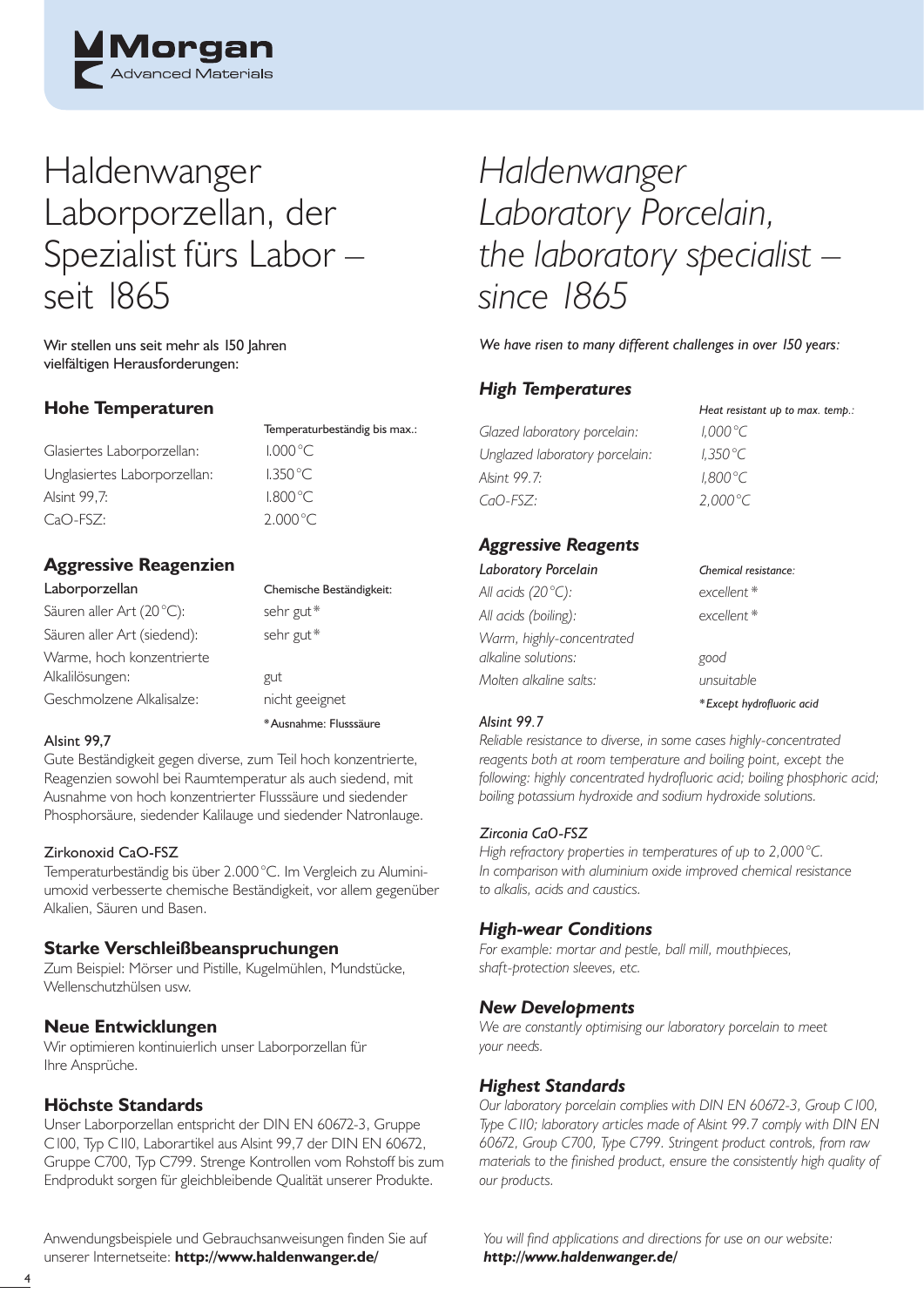

## **Laborporzellan /** *Laboratory Porcelain*

| Werkstoff / Material                                          |                                            | Einheit<br>Unit                  | Hartporzellan<br>Hard porcelain        | Pythagoras                                                  |
|---------------------------------------------------------------|--------------------------------------------|----------------------------------|----------------------------------------|-------------------------------------------------------------|
| Typ nach / Type according to DIN EN 60672-3                   |                                            |                                  | $C$ $110$                              | C <sub>610</sub>                                            |
| Anwendungsbereich / Range of application                      |                                            |                                  | Laborporzellan<br>Laboratory porcelain | Chemisch-technische Produkte<br>Chemical technical products |
| Wasseraufnahmefähigkeit / Water absorption capacity           |                                            | %                                | $\leq 0.2$                             | $\leq 0.2$                                                  |
| Rohdichte / Bulk density                                      |                                            | $g$ cm $^{-3}$                   | 2,4                                    | 2,6                                                         |
| Biegefestigkeit / Flexural strength 20 °C (3-Punkt / 3-point) |                                            | <b>MPa</b>                       | $70 - 90$                              | 120                                                         |
| Wärmeausdehnung / Thermal expansion 20 - I000°C               |                                            | $10^{-6}$ K <sup>-1</sup>        | 5,3                                    | 6                                                           |
| Wärmeleitfähigkeit / Thermal conductivity 200°C               |                                            | Wm <sup>-1</sup> K <sup>-1</sup> | ,4                                     | $\overline{2}$                                              |
| Maximale Einsatztemperatur<br>Maximum temperature exposure    | unglasiert / unglazed<br>glasiert / glazed | $^{\circ}C$<br>$^{\circ}C$       | 1350<br>1000                           | 1400                                                        |

## **Oxidkeramik Alsint 99,7 – CaO-FSZ** *Oxide Ceramics Alsint 99.7 – CaO-FSZ*

| Werkstoff / Material                                                  | Einheit / Unit                     | Alsint 99,7*  | Alsint<br>porös / porous | CaO-FSZ*      |
|-----------------------------------------------------------------------|------------------------------------|---------------|--------------------------|---------------|
| $\text{Al}_2\text{O}_3$ -Gehalt / $\text{Al}_2\text{O}_3$ content     | %                                  | 99,7          | 99,5                     |               |
| Alkali-Gehalt / Alkali content                                        | %                                  | 0,05          | 0,05                     |               |
|                                                                       | $\%$                               |               |                          | 94            |
| $ZrO_1$ +HfO <sub>2</sub> -Gehalt / $ZrO_1$ +HfO <sub>2</sub> content |                                    |               |                          |               |
| CaO-Gehalt (Stabilisator) / CaO stabiliser content                    | %                                  |               |                          | 5             |
| Typ nach / Type according to DIN VDE 0335                             |                                    | C 799         |                          |               |
| Wasseraufnahmefähigkeit / Water absorption capacity                   | $\%$                               | $\leq 0.2$    | $2 - 3,5$                | $\leq 0,2$    |
| Rohdichte / Bulk density                                              | $g$ cm <sup>-3</sup>               | $3,75 - 3,94$ | $3,5 - 3,6$              | > 5,4         |
| Biegefestigkeit / Flexural strength 20°C (3-Punkt / 3-point)          | MPa                                | 300           | $70 - 110$               | 200           |
| Elastizitätsmodul / Young's modulus                                   | GPa                                | $300 - 380$   |                          |               |
| Härte nach Mohs / Hardness (Mohs' scale)                              |                                    | 9             |                          |               |
| Wärmeausdehnung / Thermal expansion 20 - I000°C                       | $10^{-6}$ K <sup>-1</sup>          | $8 - 9$       | $8 - 9$                  | 10            |
| Wärmeleitfähigkeit / Thermal conductivity 20 - I00 °C                 | Wm <sup>-1</sup> K <sup>-1</sup>   | 25            |                          | $1, 5 - 3, 0$ |
| Temperaturwechselbeständigkeit / Thermal shock resistance             |                                    | gut / good    | gut / good               | niedrig / low |
| Mittlerer Porendurchmesser / Average pore diameter                    | µm                                 |               | $I - 3$                  |               |
| Spezifische Wärmekapazität / Specific thermal capacity 20 - I00°C     | J kg <sup>-i</sup> K <sup>-i</sup> | 900           |                          |               |
| T <sub>max</sub> -Anwendungsgrenze / Maximum temperature exposure **  | $^{\circ}C$                        | 1800          | 1700                     | 2000          |

Die in den Tabellen genannten Eigenschaften unserer Erzeugnisse gelten nur für Prüfkörper und dienen als Anhaltspunkte. Die Übertragung dieser Werte auf andere Formen und Abmessungen ist nur bedingt zulässig. Die Werte können nicht garantiert werden und sind Richtwerte. In der Praxis weisen z. B. Alsint 99,7-Formteile Festigkeitswerte zwischen 160 und 300 MPa in Abhängigkeit von Wandstärke, Geometrie, Oberflächenbeschaffenheit, Nachbehandlung sowie Formgebungsverfahren auf.

*Please note that all values quoted are based on test specimens and may vary according to component design. These values cannot be guaranteed and can only be transferred to other forms and dimensions to a limited extent. They should be used*  for guidance only. In the field, for example, Alsint 99.7 moulded pieces demonstrate *mechanical strength values between 160 and 300 MPa, depending on wall*  thickness, actual shape, surface finish, the shaping process and post-processing.

\* Empfehlung für maximale Aufheizrate 30 - 50 °C pro Stunde

\*\* belastungsabhängig

*\* We recommend that product be heated at a rate not exceeding 30-50 ºC per hour \*\* dependent on load*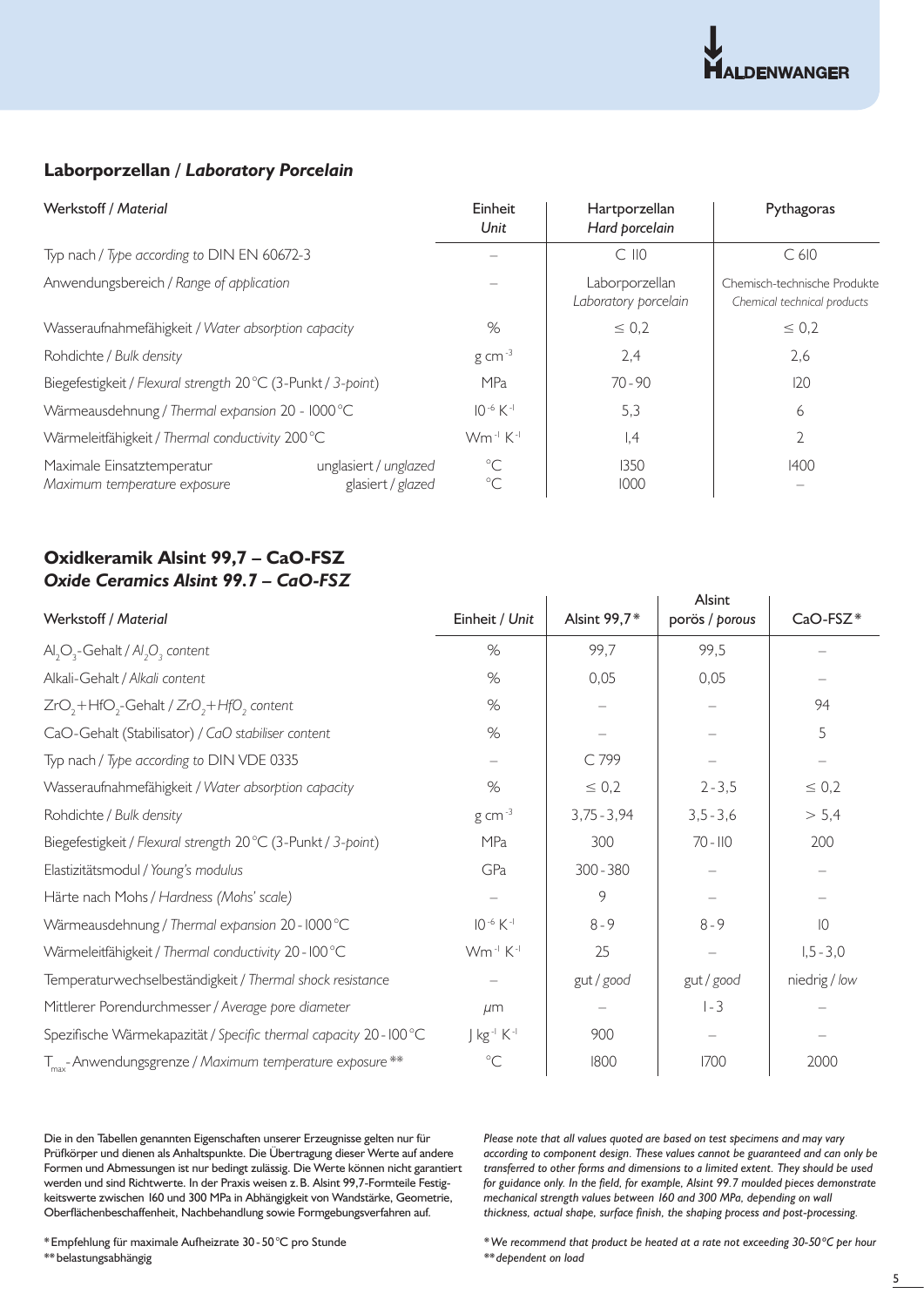

# Warum Laborkeramik von Haldenwanger?

#### Haldenwanger stellt seit 150 Jahren Laborporzellan her.

Die langjährige Tradition spiegelt sich in der Qualität und Haltbarkeit unserer Produkte wider. Die steigenden Anforderungen unserer Kunden führen zu neuen Entwicklungen, bei denen größter Wert auf Temperaturbeständigkeit und Widerstand gegen physikalische und chemische Angriffe gelegt wird.

## **Technischer Service**

Haldenwanger bietet als Hersteller technischer Keramik nicht nur optimale Werkstoffe, sondern steht Ihnen auch bei der Materialauswahl und Anwendung seiner Produkte mit Rat und Tat zur Seite. Im Bereich der Laborkeramik bieten wir Ihnen Werkstoffe, die Sie bis 2.000 °C anwenden können.

# *Why should I use Haldenwanger laboratory porcelain?*

#### *Haldenwanger has been a producer of laboratory porcelain for 150 years.*

*Despite such a long history record, we have taken care to maintain the original size and shape of our products. New challenges of the ever growing market have led us to new developments. The best refractoriness and resistance against physical and chemical attack has always been of utmost relevance to us.* 

## *Technical Support*

 $AI<sub>2</sub>O<sub>3</sub>$ 

**1800 °C**

Keramik */ Ceramic*

*As a producer of high performance ceramics, Haldenwanger offers not only the best materials but also technical support on materials selection and application. In the area of laboratory ceramics, we have a product portfolio ranging up to 2,000 °C temperature stability.* 

> $ZrO<sub>2</sub>$ -CaO-FSZ-Keramik */ Ceramic* **2000 °C**

Porzellan unglasiert *Porcelain unglazed* **1350 °C**

Porzellan glasiert *Porcelain glazed* **1000 °C**

| <b>Werkstoff / Material</b>               | Anwendungstemperatur/Application temperature | <b>WAK*10-6K-1</b> |
|-------------------------------------------|----------------------------------------------|--------------------|
| Porzellan glasiert / Porcelain glazed     | $1000^{\circ}$ C                             | 5,3                |
| Porzellan unglasiert / Porcelain unglazed | $1350^{\circ}$ C                             | 5,3                |
| AI, O,                                    | $1800^{\circ}$ C                             | $8 - 9$            |
| ZrO <sub>2</sub> -CaO-FSZ                 | $2000^{\circ}$ C                             | 10                 |

Als Mitglied des VGKL (Verband des Groß- und Außenhandels für Krankenpflege- und Laborbedarf), des Fachverbands der wichtigsten Großhandelsunternehmen für den Vertrieb von Laborbedarf und Labortechnik, sind wir bestens über die neuen Trends im Bereich Laborkeramik informiert. Ergänzend führt Haldenwanger Schulungen mit starkem anwendungstechnischem Bezug durch, in denen wir unser Know-how aus Theorie und Praxis gern an Sie weitergeben.

*Being a member of the VGKL (Verband des Groß- und Außenhandels*  für Krankenpflege- und Laborbedarf), a trade association of the lead*ing wholesalers for laboratory equipment, we have always been at the cutting edge of technology. In addition, Haldenwanger offers training courses in the theory and usage of laboratory porcelain.*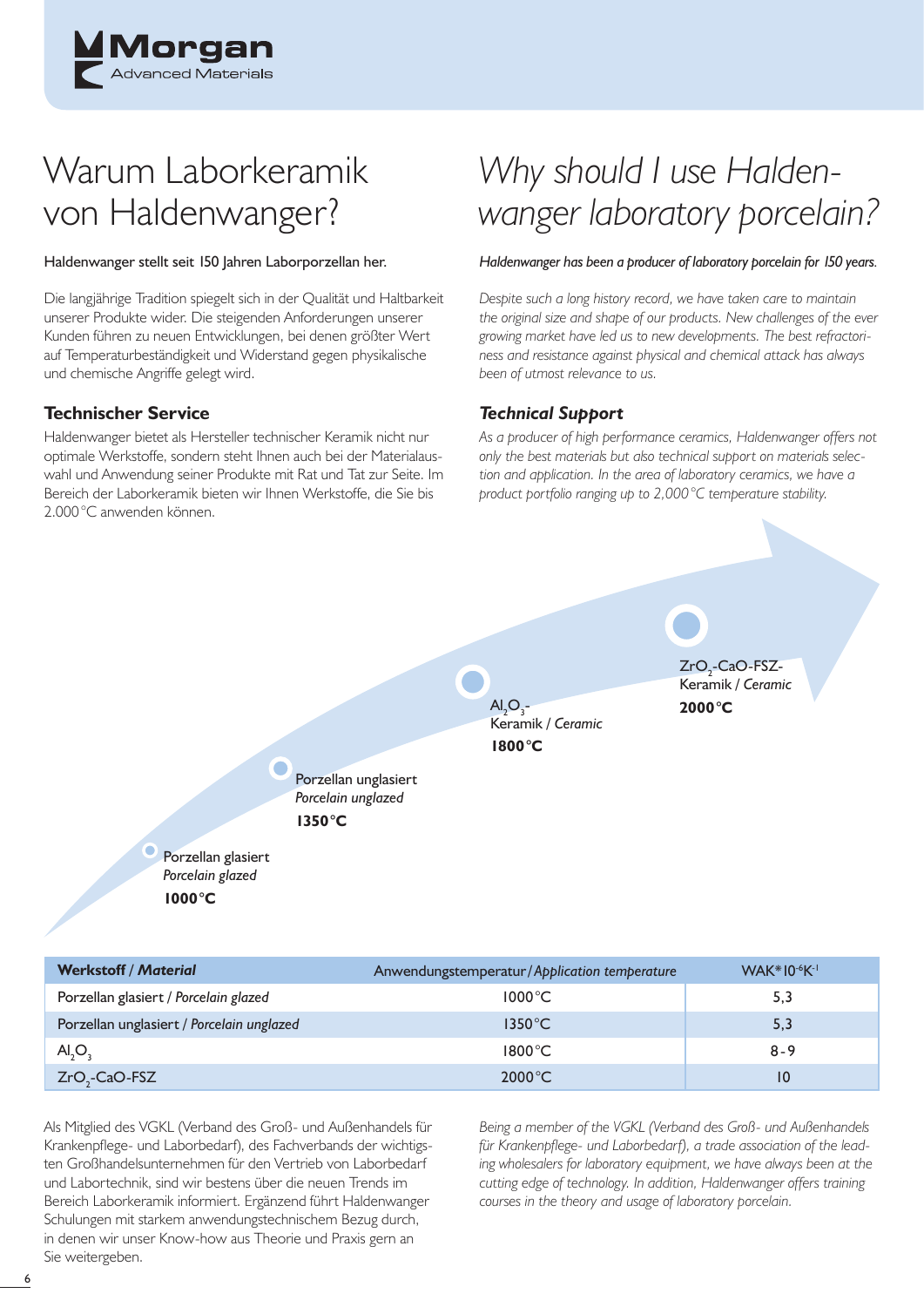

#### **Die erprobte Qualität von Haldenwanger**

Die gleichbleibende Qualität ist durch die strenge Kontrolle von Rohmaterial, Formgebung und Endprodukt gewährleistet. Dazu steht uns ein modernes Prüf- und Entwicklungslabor ebenso zur Verfügung wie ein keramisches Technikum. Unsere Produkte sind stets nach den Anforderungen für Laborporzellan (DIN 12851) geprüft.

#### Diese umfangreiche und strenge DIN-Norm legt die Anforderungen und die Prüfverfahren für Laborgeräte aus Hartporzellan (C110) fest. Dies gilt für:

- Dichtheit des Scherbens
- Glasur (Poren- und Rissfreiheit)
- Temperaturwechselbeständigkeit
- Glasurbeständigkeit bei 900 °C
- Gewichtsstabilität beim Glühen
- Chemische Beständigkeit gegen Salzsäure, Sodalösung, Natronlauge

#### **Anforderungen**

### Dichtheit des Scherbens

Es darf an keinem Probestück

- eine allgemeine Verfärbung unglasierter Stellen eintreten
- Farbstoff zwischen Glasur und Scherben eindringen

#### Glasur (Poren- und Rissfreiheit)

Es dürfen an keinem Probestück verlaufende oder einen Rand bildende Farbflecken auftreten.

#### Temperaturwechselbeständigkeit

Es darf keiner der geprüften Tiegel zerbrechen oder nach dem Abschrecken durchgehende Sprünge oder Glasurrisse aufweisen.

#### Glasurbeständigkeit bei 900 °C

Es dürfen bei 900 °C keine Glasurstellen in Kontakt miteinander haften bzw. kleben.

#### Gewichtsstabilität beim Glühen

Es darf an keinem Probestück die ermittelte Gewichtsänderung mehr als 0,1 mg je 10 g Gewicht betragen.

#### Beständigkeit gegen Salzsäure, Sodalösung, Natronlauge

Es darf an keinem Probestück der ermittelte Gewichtsverlust

- mehr als I mg je dm<sup>2</sup> der benetzten inneren Oberfläche betragen (Beständigkeit gegen Salzsäure)
- mehr als 10 mg je dm<sup>2</sup> der benetzten inneren Oberfläche betragen (Beständigkeit gegen Sodalösung)
- mehr als 60 mg je dm<sup>2</sup> der benetzten inneren Oberfläche betragen (Beständigkeit gegen Natronlauge)

#### **Die Haldenwanger-Qualität kann sich einfach sehen lassen!**

Die nachfolgenden Bilder zeigen einen Haldenwanger-Porzellantiegel im Vergleich zu einem Wettbewerber-Tiegel vor und nach der einmaligen Anwendung bei 1.000 °C.

#### *Proven Quality of Haldenwanger Ceramics*

*We guarantee a consistently high quality level by performing quality*  checks at all levels, e.g. raw materials, forming process, and final *product inspection. To this end, we have established our own state-of-the-art testing and development centre as well as a pilot plant. Our products are continuously tested to comply with DIN 12851 regulations.* 

#### *This DIN standard comprises substantial and strict requirements for the testing of laboratory equipment made from alumo-silicate ceramics (materials class C110). In particular, this encompasses the following requirements:*

- *imperviousness of the ceramic body*
- *dense glazing (no pores, no cracks)*
- *thermal shock resistance*
- *refractoriness of the glazing up to 900 °C*
- *no weight change during annealing*
- *chemical resistance against hydrochloric acid, diluted soda and caustic soda*

#### *Requirements*

#### *Imperviousness of the ceramic body*

*No single area of any sample may show*

- *any kind of discoloration in glaze-free areas*
- *penetration of dye between ceramic body and glazing*

#### *Dense glazing (no pores, no cracks)*

*No single sample may show trajectories of excess glazing slurry or any discoloration along the edges.*

#### *Thermal shock resistance*

*No single sample may fail by fracture and no crazing may appear after quenching.*

#### *Refractoriness of the glazing up to 900 °C*

*Glazed pieces may not stick together at 900 °C.* 

#### *No weight change during annealing*

*No single sample may show a weight change exceeding 0.1 mg per 10 g material.*

#### *Chemical resistance against hydrochloric acid, soda and caustic soda*

*No single sample may show a weight loss* 

- of more than I mg per I dm<sup>2</sup> of the wetted inner surface area *(hydrochloric acid)*
- of more than 10 mg per 1 dm<sup>2</sup> of the wetted inner surface area *(diluted soda)*
- of more than 60 mg per 1 dm<sup>2</sup> of the wetted inner surface area *(caustic soda)*

#### *Haldenwanger Quality Proven to be the Best*

*The following images show a Haldenwanger as well as a competitor's product before and after single usage at 1,000 °C.*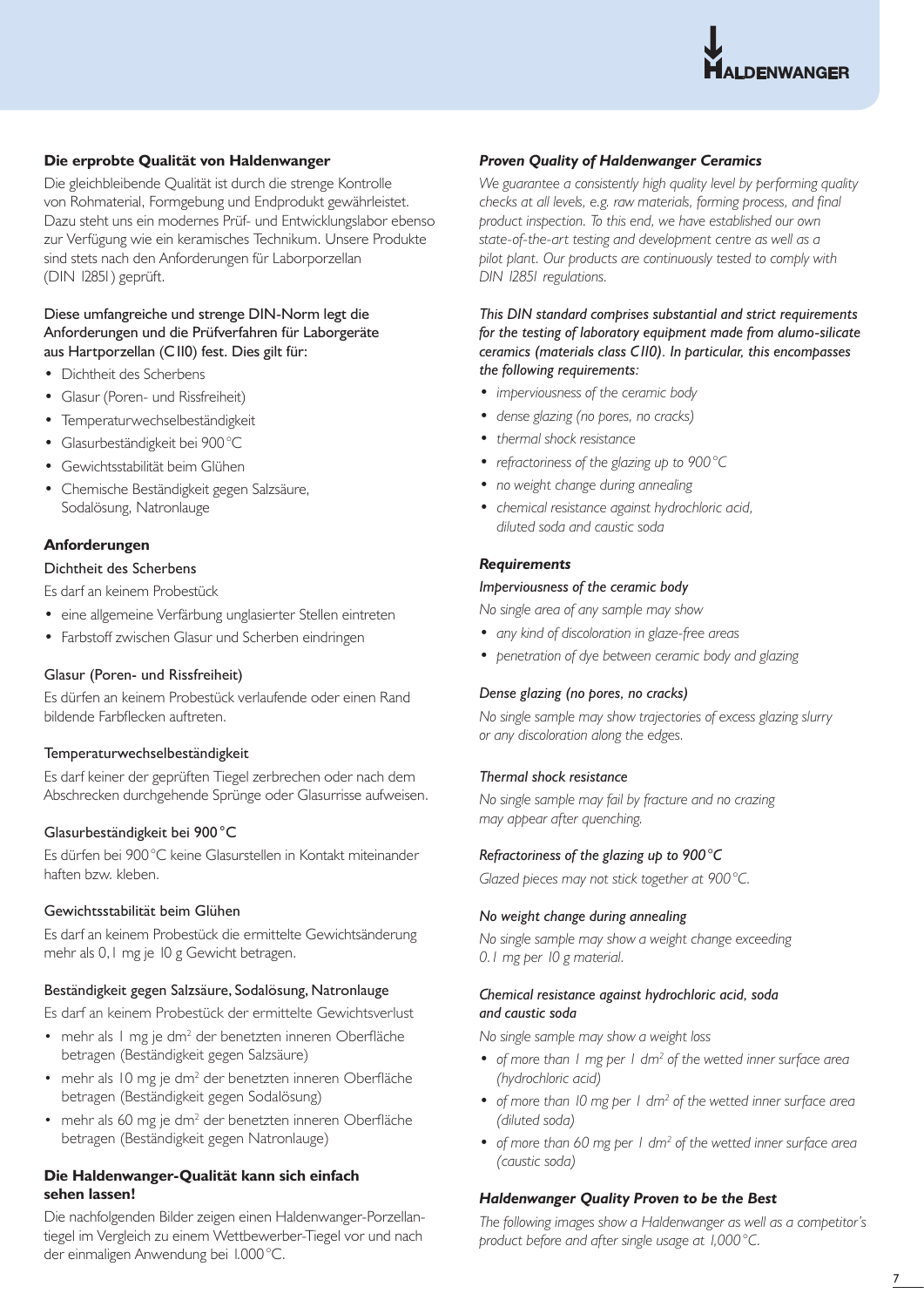



Haldenwanger-Tiegel vor (links) und nach (rechts) der thermischen Behandlung. Der Test belegt die thermische Stabilität der Glasur, auch nach mehrmaligen Anwendungen.

*Haldenwanger crucibles shown before (left) and after (right) anneal testing. The*  result confirms the thermal stability of the glazing, even after multiple testing cycles.

## **Warum ist die Temperaturwechselbeständigkeit des Laborporzellans von großer Bedeutung ?**

Die Temperaturwechselbeständigkeit (TWB) wird nach DIN 51068 als Verhalten gegenüber der wiederholten Einwirkung von Wärmespannungen im veränderlichen Temperaturfeld bezeichnet. Die thermische Behandlung (Aufheizen/Abkühlen) des Laborporzellans kann mechanische Spannungen innerhalb des keramischen Körpers verursachen. Durch die Temperaturgefälle innerhalb der Keramik entstehen Zug- und Druckspannungen. Wenn die thermische Spannung größer als die Zugfestigkeit der Keramik ist, kommt es zur Rissbildung. Eine geringe Temperaturwechselbeständigkeit begrenzt die Lebensdauer von keramischen Erzeugnissen.

Die nachfolgende Grafik zeigt das Ergebnis nach einem Temperaturwechselbeständigkeitstest, durchgeführt bei 1.000 °C, im Vergleich zu anderen Tiegelherstellern.

Testprodukt: Tiegel entsprechend der Haldenwanger-Größe 79 MF/6

Testbedingungen: leere Tiegel in aufgeheizten Ofen bei 1000 °C, Verweildauer im Ofen 15 Min., danach Herausnahme aus dem Ofen und Abkühlen

Testdurchführung: fünf Zyklen (Aufheizen und Abkühlen)

Auswertung: Anteil der Tiegel ohne Risse



Tiegel eines Wettbewerbers vor (links) und nach (rechts) der thermischen Behandlung, mit deutlichen Verfärbungen der Glasur nach Erstanwendung. *Competitor crucibles shown before (left) and after (right) anneal testing.*  Significant discolorations can be detected after the first anneal cycle.

## *Why is thermal shock resistance of utmost relevance for laboratory porcelain?*

*Thermal shock resistance as described in the DIN 51068 is the material's response to repeated subjection to thermal stresses occurring in (rapidly) changing temperature fields. Heating of laboratory ceramics and cooling may lead to thermal stresses within the ceramic body. Due to the temperature gradients within the material, compressive and tensile stresses may form. In extreme situations, local stresses exceed the strength level of the material, resulting in cracking.* 

*Thus excellent thermal shock properties are most relevant for longevity of the laboratory porcelain.* 

*The following table shows the result of a thermal shock test performed at 1,000 °C on a Haldenwanger and several competitors' products.* 

*Test product: is equivalent to Haldenwanger crucible type 79 MF/6*

*Test conditions: empty crucibles were placed in a pre-heated furnace at 1,000 °C, anneal time was 15 min, then removal from the furnace and cool-down* 

**Testing:** running five cycles of heating-up and cooling *Analysis: proportion of crucibles without fracture*



Temperaturwechselbeständigkeitstest bei 1.000 °C, Test bestanden (%) / *Thermal shock test performed at 1,000 °C, test passed (%)*

Um die Lebensdauer der Laborkeramik zu verlängern, achten Sie bitte auf die Anwendungstipps für den richtigen Umgang mit Porzellantiegeln und -schalen. *In order to extend the life-time expectancy of your laboratory porcelain, we recommend you follow these instructions:*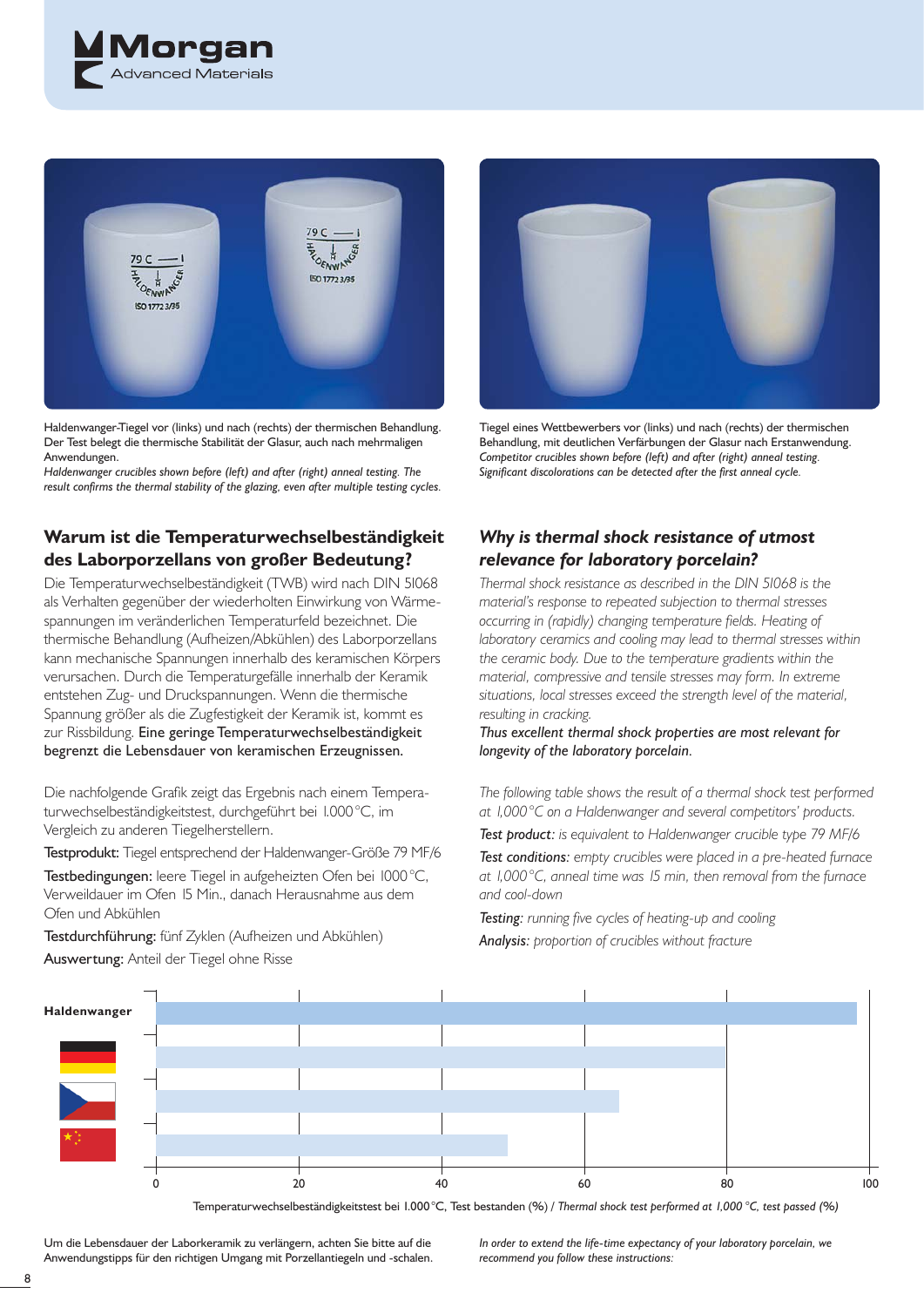

## **Anwendungstipps für den richtigen Umgang mit Porzellantiegeln und -schalen**

Die Lebensdauer des Laborporzellans ist von vielen Faktoren abhängig: Heiz- bzw. Abkühlrate, Füllungsgrad (voll/halbvoll …), Verteilung des Füllmaterials im Tiegel (gleichmäßig/ungleichmäßig), Geometrie (rund/eckig, Wandstärke, Radien, Übergänge), Handhabung (z. B. bei der Reinigung). Um Materialschädigungen möglichst zu verhindern, sollten folgende Punkte beachtet werden:

#### Anwendungsgrenze

| · Glasiertes Porzellan:                 | $1.000^{\circ}$ C |
|-----------------------------------------|-------------------|
| • Unglasiertes Porzellan:               | $1.350^{\circ}$ C |
| • $AI_2O_3$ -Tiegel:                    | $1.800^{\circ}$ C |
| • CaO-FSZ-Tiegel:                       | $2.000^{\circ}$ C |
| • Maximale Aufheizrate Porzellantiegel: | $150^{\circ}$ C/h |
|                                         |                   |

- Maximale Aufheizrate  $Al_2O_3$  und CaO-FSZ-Tiegel: 50 °C/h
- Bei höheren Anwendungstemperaturen (> 400 °C) sind die runden Glühschalen 33 und 33D den eckigen Glühschalen 33C vorzuziehen
- Anpassung der Tiegelgröße an den Inhalt, Mindestfüllgrad 75 % (Vermeidung von Temperaturunterschieden)
- Gleichmäßige Verteilung des Inhalts im Tiegel

#### Vorgehensweise bei der Abkühlung

- Verwendung von vorgewärmtem Werkzeug (Tiegelzangen)
- Abstellen auf einer porösen keramischen Unterlage (R-SiC/Schamotte)

Schnelle, starke Temperaturwechsel sind möglichst zu vermeiden. Kritisch ist die rasche Wärmeabfuhr bei der Abkühlung.

Die oben genannten Anwendungstipps basieren auf unseren bisherigen Erfahrungen mit den Produkten. Weitere Einflüsse wie z. B. die Ofenatmosphäre oder chemische Wechselwirkungen mit dem zu verglühenden Gut beeinflussen zusätzlich die Temperaturwechselbeständigkeit des Porzellans.

## **Spezielle Kundenwünsche**

Die folgenden Seiten präsentieren die Vielfalt der Ausführungen unserer Standardprodukte für Laborkeramik. Selbstverständlich fertigen wir die Keramik auch als Sonderausführung in Form und Material. Nach Ihren Wünschen ist eine Individualisierung durch Aufbringen sowohl eines Logos als auch einer klassischen Nummerierung oder eines

Barcodes möglich.

Für Laborkeramik und den Hochtemperaturbereich ist die Firma Morgan Advanced Materials Haldenwanger Ihr Spezialist. Mit unserer über 150-jährigen Erfahrung bieten wir Ihnen stets die beste Lösung. Wir beraten Sie gern – in vielen europäischen Sprachen!



*Morgan Advanced Materials Haldenwanger is your number one specialist in hightemperature and laboratory ceramics. Having gained experience over more than 150 years, we can offer the ideal solution. We would be pleased to advise you – in many European languages!*

## *Hints for Using Laboratory Porcelain Correctly*

*Life-time expectancy of laboratory porcelain is a function of various*  factors such as heat-up and cooling rates, degree of filling (half) *completely filled), homogeneity of the filling within the crucible, geometry of the crucible (round / sharp curved, wall thickness, radii, wall thickness transitions), usage (e.g. during cleaning), etc. In order to avoid damage of the material, the user should respect the following guidelines:* 

#### *Maximum temperature*

| $1,000^{\circ}$ C<br>• Glazed porcelain: |  |
|------------------------------------------|--|
|------------------------------------------|--|

- *Unglazed porcelain: 1,350 °C*
- $Al_2O_3$  crucibles: 1,800 °C
- *CaO-FSZ crucibles: 2,000 °C • Maximum heating rate of porcelain crucibles: 150 °C/h*
- Maximum heating rate of Al<sub>2</sub>O<sub>3</sub> and CaO-FSZ crucibles: 50 °C/h
- *At higher application temperatures (> 400 °C), the curved crucibles 33 and 33D should preferably be used over the sharp-edged type 33C*
- *Choosing the right size compared with the content, minimum de*gree of filling should exceed 75% (to avoid temperature differences)
- Homogeneous filling within the crucible

#### *Operation during cool-down phase*

- *only use pre-heated crucible tongues*
- *place hot crucibles only on porous ceramic materials such as R-SiC or alumo-silicate materials*

#### *Generally, fast temperature cycling should be avoided. Most critical is heat loss during exceedingly fast cooling.*

*The instructions given above are based on our long-term experience with our products. Further factors such as furnace atmosphere or chemical interactions*  with the material treated may also influence the thermal shock resistance *of porcelain.* 

## *Custom-made Ceramics*

*The following pages will give you an overview of the current product portfolio of our laboratory porcelain. In addition, we offer individualised products in variable material and shape/size combinations. Also, we can apply your logo, any serial number, or any bar codes on the glazing.*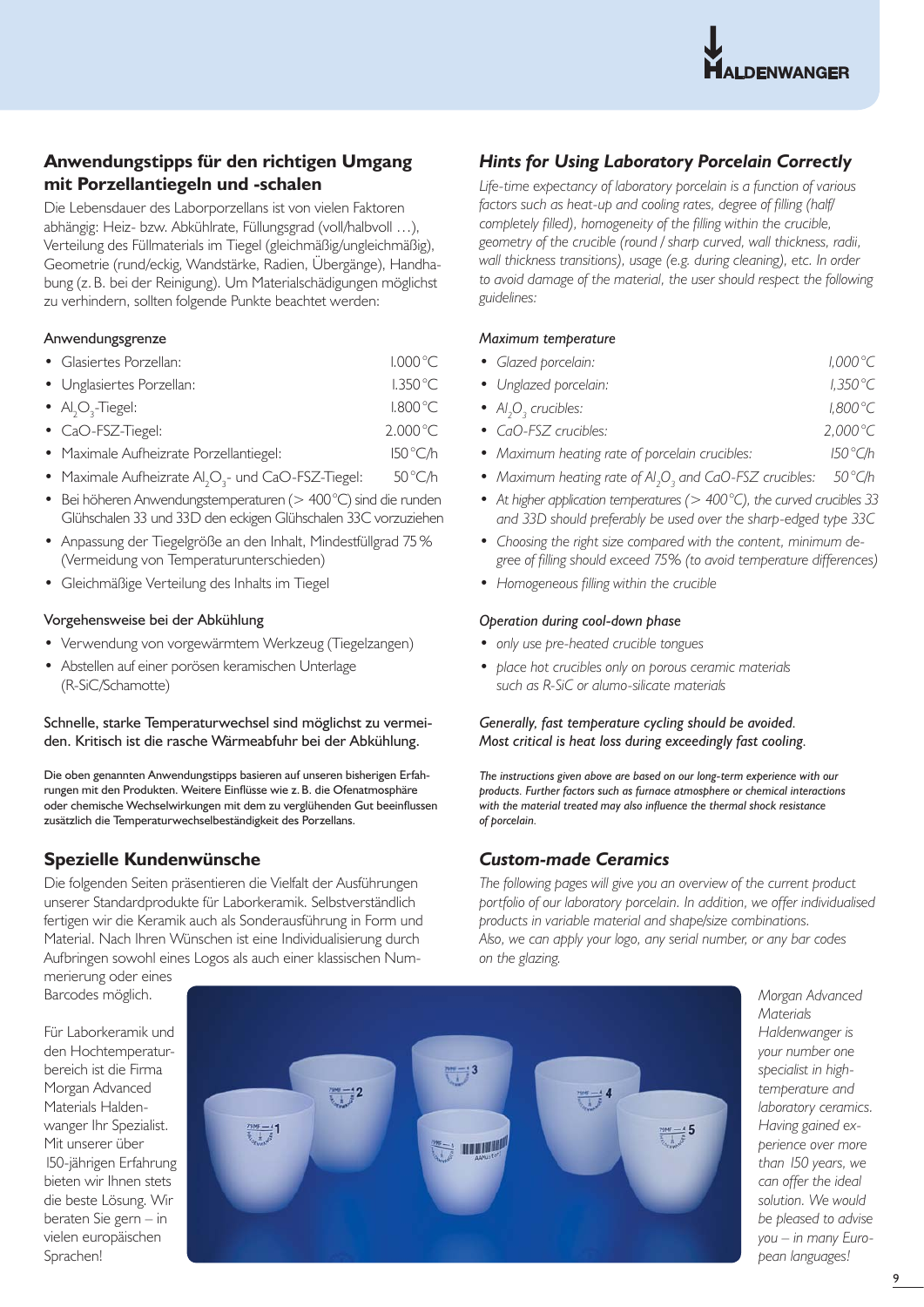

## **Mörser** */ Mortars*

Artikel Nr. */ Article No.* 55 mit Ausguss / with spout



|                        |            |            |     |                                                                         | <b>VE</b> / Sales Unit |                    |
|------------------------|------------|------------|-----|-------------------------------------------------------------------------|------------------------|--------------------|
| Größen-Nr.<br>Size No. | <b>DIN</b> | Ø mm       | mm  | Innen / Inner   Höhe / Height   Inhalt / Capacity  <br>ca. / approx. ml | unglasiert<br>unglazed | glasiert<br>glazed |
| $00\,$                 | 12906      | 50         | 32  | 20                                                                      | 20                     | 10                 |
| 0a                     |            | 65         | 40  | 70                                                                      | 20                     | 10                 |
|                        |            | 70         | 45  | 75                                                                      | 20                     | $\overline{10}$    |
| 2                      | 12906      | 80         | 50  | 100                                                                     | $\overline{10}$        | 10                 |
| 3                      |            | 90         | 55  | 170                                                                     | $\overline{10}$        | 10                 |
| 4                      | 12906      | II5        | 63  | 300                                                                     | $\overline{10}$        | 5                  |
| 5                      | 12906      | 130        | 65  | 400                                                                     | 5                      |                    |
| 6a                     | 12906      | <b>I50</b> | 70  | 700                                                                     | 5                      | 5                  |
| 8                      | 12906      | 180        | 80  | 1000                                                                    |                        |                    |
| П                      | 12906      | 240        | 100 | 2600                                                                    |                        |                    |
| 15                     | 12906      | 330        | 140 | 6000                                                                    |                        |                    |

Bei Bestellung bitte angeben, ob innen glasiert oder unglasiert gewünscht.

*When ordering, please specify whether grinding surface should be glazed or unglazed.*

**Pistillen** */ Pestles* Artikel Nr. */ Article No.* 56



|                        |            |                        |                                 |                        | VE / Sales Unit    |
|------------------------|------------|------------------------|---------------------------------|------------------------|--------------------|
| Größen-Nr.<br>Size No. | <b>DIN</b> | Länge / Length<br>Ø mm | Kopf / Head<br>$\varnothing$ mm | unglasiert<br>unglazed | glasiert<br>glazed |
| 00                     | 12906      | 115                    | 24                              | 20                     | 10                 |
| 0 a                    |            | 125                    | 28                              | 20                     | 10                 |
|                        | 12906      | 135                    | 30                              | 20                     | $\overline{0}$     |
| 2                      | 12906      | 150                    | 36                              | $\overline{0}$         | 10                 |
| 3                      | 12906      | 175                    | 42                              | 10                     | $\overline{0}$     |
| 4                      |            | 180                    | 45                              | 10                     | 5                  |
| 5                      |            | 185                    | 48                              | 5                      | 5                  |
| 6a                     | 12906      | 210                    | 55                              | 5                      | 5                  |
| 8                      |            | 215                    | 60                              | $\overline{2}$         |                    |
| 13                     | 12906      | 262                    | 74                              |                        |                    |
| 15                     | 12906      | 280                    | 85                              |                        |                    |

VE */ Sales Unit*

Bei Bestellung bitte angeben, ob glasiert oder unglasiert gewünscht. *When ordering, please specify whether surface should be glazed or unglazed.*

#### Größen-Nr. Ø Höhe */ Height* Inhalt ca. ml **Abdampfschalen** */ Evaporating basins Size No.* mm *Capacity approx. ml* mm U

## Artikel Nr. */ Article No.* 8

Zylindrisch, mit flachem Boden, mit oder ohne Ausguss, glasiert, außer der äußeren Bodenfläche Ohne Ausguss auch als Deckel für die Artikel L42 A oder L42 L verwendbar *Cylindrical, with shallow base, with or without spout, glazed except outside base Without spout also usable as lid for article L42 A or L42 L* Artikel Nr. */ Article No.* 8 A

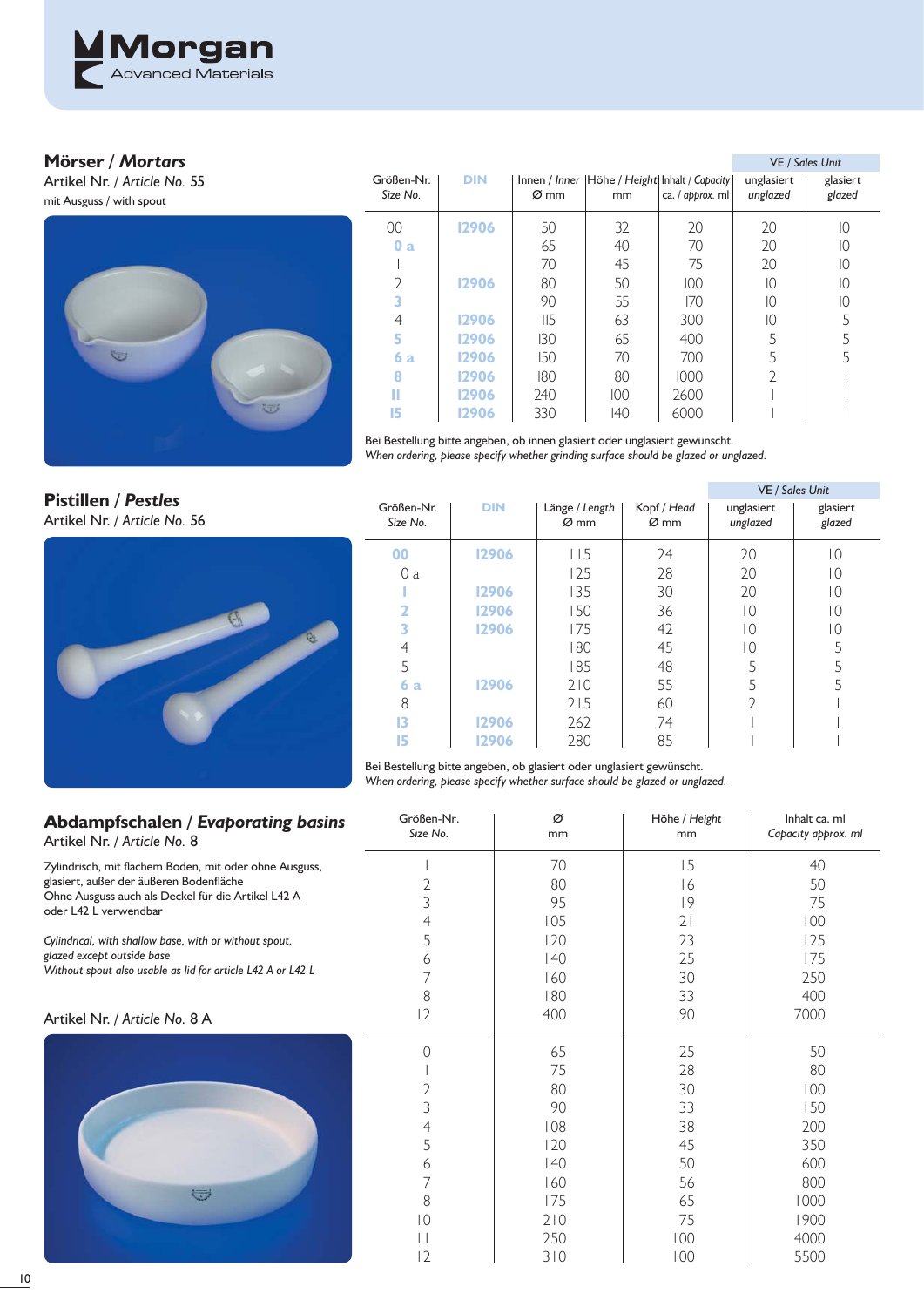

## **Abdampfschalen** */ Evaporating basins*

Artikel Nr. */ Article No.* 109

- Form B, halbtief, mit Ausguss,
- Gr.-Nr. 5/0 5 innen und außen glasiert,

Gr.-Nr. 6 – 10 glasiert, außer der äußeren Bodenfläche *Form B, semi-deep*, *with spout, Size No. 5/0 – 5 glazed inside* 

*and outside, Size No. 6 – 10 glazed except outside base*



| Größen-Nr.<br>Size No. | <b>DIN</b> | Ø<br>mm | Höhe / Height<br>mm | Inhalt / Capacity<br>ca. / approx. ml | <b>VE</b><br><b>Sales Unit</b> |
|------------------------|------------|---------|---------------------|---------------------------------------|--------------------------------|
| 5/0                    | 12903      | 40      | 16                  | $\overline{0}$                        | 100                            |
| 4/0                    | 12903      | 50      | 20                  | 20                                    | 100                            |
| 000                    | 12903      | 63      | 25                  | 40                                    | 100                            |
| 00                     |            | 70      | 26                  | 50                                    | 100                            |
| 0                      | 12903      | 80      | 34                  | 75                                    | 100                            |
|                        |            | 85      | 35                  | 95                                    | 100                            |
| 2                      | 12903      | 100     | 40                  | 115                                   | 50                             |
| 3                      |            | 105     | 42                  | 170                                   | 50                             |
| $\overline{4}$         |            | 110     | 45                  | 220                                   | 50                             |
| 5                      | 12903      | 115     | 47                  | 310                                   | $\overline{0}$                 |
| 6                      |            | 150     | 45                  | 370                                   | $\overline{0}$                 |
| 6a                     | 12903      | 160     | 64                  | 640                                   | 5                              |
| 7 b                    | 12903      | 200     | 80                  | 1000                                  | 5                              |
| 9                      | 12903      | 200     | 86                  | 2200                                  | $\mathfrak{D}$                 |
| 10                     | 12903      | 310     | 110                 | 3400                                  | 2                              |

Artikel Nr. */ Article No.* 130

französische Form, mit Ausguss und rundem Boden,

innen und außen glasiert

*french shape, with spout and round base, glazed inside and outside*



| Größen-Nr.<br>Size No. | Ø<br>mm       | Höhe / Height<br>mm | Inhalt / Capacity<br>ca. / approx. ml | VE<br>Sales Unit |
|------------------------|---------------|---------------------|---------------------------------------|------------------|
|                        | 75            | 40                  | 70                                    | I U              |
|                        | 97            | 50                  | 190                                   | l ()             |
| n                      | $\Box$ $\Box$ | 52                  | 270                                   | l ()             |
|                        | 25            | 60                  | 350                                   |                  |

Artikel Nr. */ Article No.* 131

französische Form, mit Ausguss und flachem Boden,

innen und außen glasiert

french shape, with spout and flat base, glazed inside and outside



Größen-Nr. *Size No.* Ø mm Höhe */ Height* mm Inhalt */ Capacity* ca. */ approx.* ml VE *Sales Unit* 

Artikel Nr. */ Article No.* 888

Form A, flach, mit Ausguss, glasiert, außer der äußeren Bodenfläche

*Form A, shallow, with spout, glazed except outside base*



| Größen-Nr.<br>Size No. | <b>DIN</b> | Ø<br>mm | Höhe / Height<br>mm | Inhalt / Capacity  <br>ca. / approx. ml | <b>VE</b><br><b>Sales Unit</b> |
|------------------------|------------|---------|---------------------|-----------------------------------------|--------------------------------|
| 000                    | 12903      | 40      | 9                   | 5                                       | 30                             |
| 00                     | 12903      | 50      |                     | 10                                      | 30                             |
| 0                      | 12903      | 63      | 13                  | 20                                      | 30                             |
| 2                      | 12903      | 80      | 20                  | 40                                      | 20                             |
| 4                      | 12903      | 100     | 22                  | 80                                      | 20                             |
| 6                      | 12903      | 125     | 27                  | 270                                     | 20                             |
| 6a                     | 12903      | 160     | 35                  | 450                                     | $\Omega$                       |
| 8                      | 12903      | 190     | 55                  | 1100                                    | 3                              |
| 9                      | 12903      | 240     | 65                  | 1750                                    | 3                              |
| 10                     | 12903      | 300     | 60                  | 2500                                    |                                |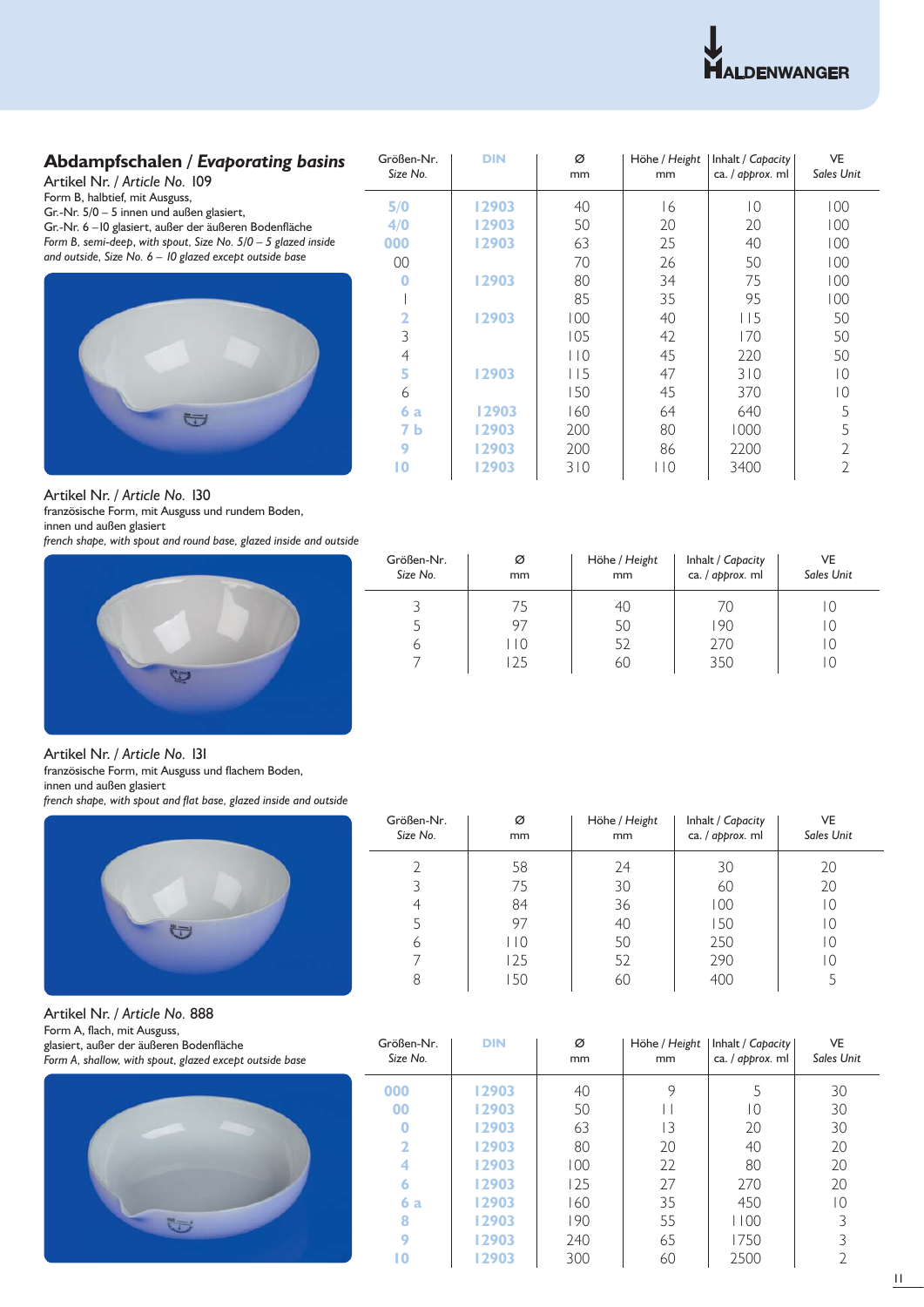

## **Glühschalen** */ Incinerating dishes*

Artikel Nr. */ Article No.* 33 zylindrische Form, glasiert, außer der äußeren Bodenfläche *cylindrical, glazed except outside base*



| Größen-Nr.<br>Size No. | Ø<br>mm | Höhe / Height<br>mm | Inhalt ca. ml<br>Capacity approx. ml | VE<br><b>Sales Unit</b> |
|------------------------|---------|---------------------|--------------------------------------|-------------------------|
|                        | 40      |                     |                                      | 40                      |
|                        | 50      | 25                  | 30                                   | 30                      |
|                        | 60      |                     | 60                                   | 20                      |

#### Artikel Nr. */ Article No.* 33 C

konisch, rechteckig, glasiert, außer der äußeren Bodenfläche/conical, rectangular, glazed except outside base Anwendungstemperatur / *Application temperature* < 400 °C

J.



| Größen-Nr.<br>Size No. | Länge / Length<br>mm | Breite / Width<br>mm | Höhe / Height<br>mm | VE<br><b>Sales Unit</b> |
|------------------------|----------------------|----------------------|---------------------|-------------------------|
| 00                     | 48                   | 26                   | O                   | 30                      |
| 00 <sub>b</sub>        | 55                   | 42                   | 6                   | 20                      |
| 4 <sub>b</sub>         | 70                   | 46                   |                     | 20                      |
|                        | 96                   | 55                   | 6                   | 10                      |

Artikel Nr. */ Article No.* 33 D flach, glasiert, außer der äußeren Bodenfläche *shallow, glazed except outside base*



| Größen-Nr.<br>Size No. | Ø<br>mm | Höhe / Height<br>mm | Inhalt ca. ml<br>Capacity approx. ml | VE<br><b>Sales Unit</b> |
|------------------------|---------|---------------------|--------------------------------------|-------------------------|
|                        |         |                     |                                      | 40                      |
|                        | 42      |                     |                                      | 40                      |
|                        | ′ተ`     |                     |                                      |                         |

## **Mehlveraschungsschalen** */ Flour incinerating dishes*

Artikel Nr. */ Article No.* 5032

nach / *according to* Prof. Mohs

glasiert, außer der äußeren Bodenfl äche / *glazed except outside base*



| Ø             | Höhe / Height | Inhalt ca. ml       | νF                |
|---------------|---------------|---------------------|-------------------|
| <sub>mm</sub> | mm            | Capacity approx. ml | <b>Sales Unit</b> |
| Эb            |               |                     | 00                |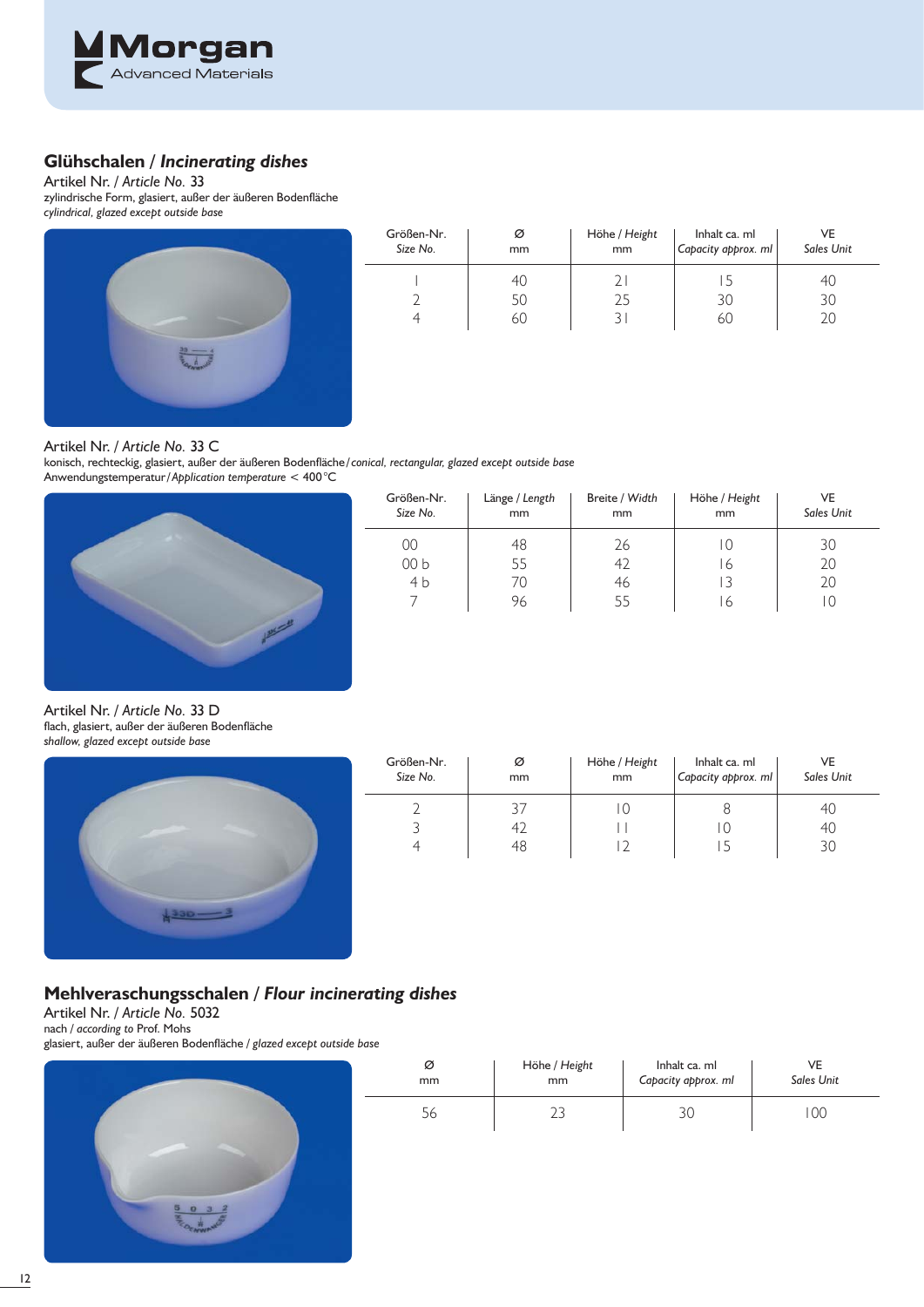## **Schmelztiegel** */ Melting crucibles*

Artikel Nr. */ Article No.* 79 niedrige Form, glasiert / *low shape, glazed*

\* Conradson Tiegel nach / *Crucible acc. to* ASTM D 189-65

|   | Größen-Nr.<br>Size No. | <b>DIN</b> | Ø mm | mm | oberer/upper   Höhe/Height   Inhalt/Capacity  <br>ca./approx. ml | Deckel<br>Lid | <b>VE</b><br><b>Sales Unit</b> |
|---|------------------------|------------|------|----|------------------------------------------------------------------|---------------|--------------------------------|
|   | 000 a                  | 12904      | 30   | 20 | 8                                                                |               | 100                            |
|   | 00                     | 12904      | 35   | 23 |                                                                  | 7 a           | 100                            |
| 一 |                        | 12904      | 40   | 26 | 20                                                               | 6             | 100                            |
|   |                        | 12904      | 45   | 29 | 25                                                               |               | 100                            |
|   | $2*$                   | 12904      | 50   | 32 | 40                                                               | 4             | 100                            |
|   | 2a                     | 12904      | 60   | 38 | 65                                                               |               | 100                            |
|   |                        | 12904      | 70   | 47 | 95                                                               |               | 50                             |
|   |                        |            | 83   | 55 | 180                                                              |               | 20                             |

 $\overline{a}$ 

Artikel Nr. */ Article No.* 79 C hohe Form, glasiert / *tall shape, glazed*



| Größen-Nr.<br>Size No. | <b>DIN</b> | $\varnothing$ mm | <sub>mm</sub> | oberer/upper   Höhe/Height   Inhalt/Capacity  <br>$ ca./approx.$ ml | Deckel<br>Lid | VE<br><b>Sales Unit</b> |
|------------------------|------------|------------------|---------------|---------------------------------------------------------------------|---------------|-------------------------|
| 00                     |            | 26               | 34            |                                                                     | 8             | 100                     |
|                        | 12904      | 30               | 38            | 15                                                                  |               | 100                     |
|                        | 12904      | 35               | 44            | 24                                                                  | 7 a           | 100                     |
|                        | 12904      | 40               | 51            | 40                                                                  | 6             | 100                     |
|                        | 12904      | 46               | 58            | 50                                                                  |               | 50                      |
|                        | 12904      | 51               | 65            | 85                                                                  | 4             | 50                      |
| Б                      | 12904      | 60               | 79            | 40                                                                  | 3             | 25                      |

Artikel Nr. */ Article No.* 79 MF mittelhohe Form, glasiert / *medium-high shape, glazed*



**Filtriertiegel** */ Filtering crucibles* Artikel Nr. */ Article No.* 84 mit porösem Boden / *with porous base* Porosität / *porosity:* P2 ≈ 7μm



| Größen-Nr.<br>Size No. | <b>DIN</b> | $\varnothing$ mm | mm | oberer/upper   Höhe/Height   Inhalt/Capacity  <br>ca./approx. ml | Deckel<br>Lid  | VE<br><b>Sales Unit</b> |
|------------------------|------------|------------------|----|------------------------------------------------------------------|----------------|-------------------------|
| 9                      |            | 25               | 20 | 15                                                               | 9              | 100                     |
| 8                      |            | 30               | 25 | 10                                                               | 7              | 100                     |
| 7                      | 12904      | 35               | 28 | 13                                                               | 7 a            | 100                     |
| 7<br>a                 | 12904      | 40               | 32 | 20                                                               | 6              | 100                     |
| 6                      | 12904      | 45               | 36 | 38                                                               | 5              | 100                     |
| 6a                     | 12904      | 50               | 40 | 50                                                               | 4              | 100                     |
| 5                      |            | 52               | 43 | 60                                                               | 4              | 100                     |
| 4                      | 12904      | 60               | 50 | 90                                                               | 3              | 100                     |
| 3                      |            | 63               | 55 | 110                                                              | 3/2            | 50                      |
| 2                      | 12904      | 70               | 60 | 150                                                              | $\overline{2}$ | 50                      |
|                        |            | 82               | 65 | 230                                                              |                | 20                      |
| a                      |            | 89               | 75 | 300                                                              | a              | 10                      |

| Größen-Nr.<br>Size No. | <b>DIN</b> | Rand / Boden<br>Rim / Base<br>$\varnothing$ mm | Höhe / Height<br>mm | Inhalt ca.<br>Capacity approx.<br>ml | VE<br><b>Sales Unit</b> |
|------------------------|------------|------------------------------------------------|---------------------|--------------------------------------|-------------------------|
| P2/2<br>P2/3           | 12909      | 35/24<br>45/30                                 | 40<br>50            | 25<br>50                             |                         |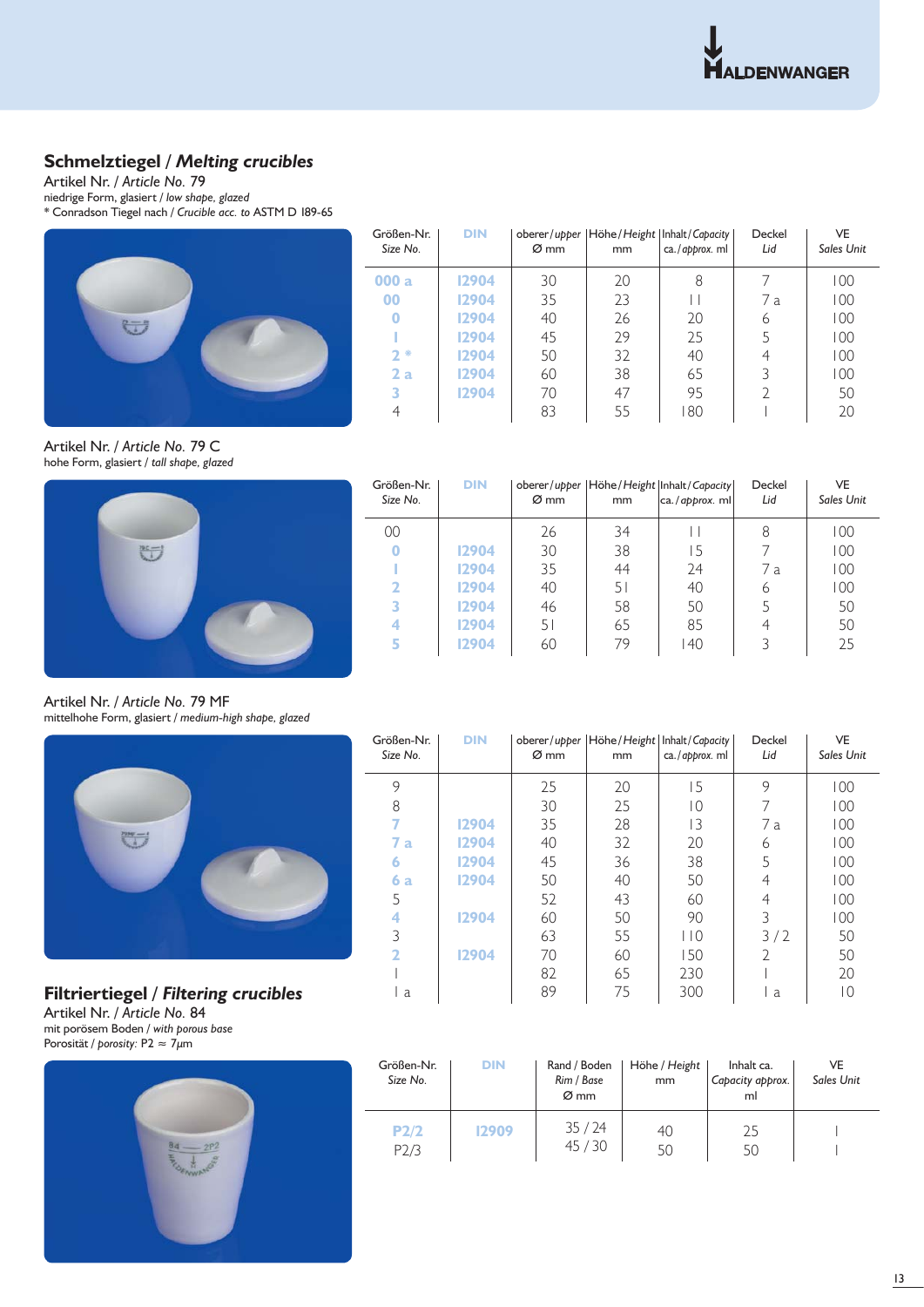

## **Gooch-Tiegel** */ Gooch crucibles*

Artikel Nr. */ Article No.* 82 A breite Form, mit Siebboden, glasiert *wide shape, with perforated base, glazed*



| Größen-Nr. | oberer / upper   | Boden / Base | mm | Höhe / Height   Inhalt / Capacity | VE                |
|------------|------------------|--------------|----|-----------------------------------|-------------------|
| Size No.   | $\varnothing$ mm | mm           |    | ca. / approx. ml                  | <b>Sales Unit</b> |
|            | 39<br>4,         | 26           | 45 |                                   |                   |

Deckel 79 D, Siebplatten 31 B müssen extra bestellt werden. Ø Bohrungen ca. 0,5 mm

Lid 79 D, filtering discs 31 B have to be ordered separately.

*Filter holes approx. 0.5 mm in Ø*

 $\overline{\phantom{a}}$ 

Artikel Nr. */ Article No.* 82 R hohe Form, mit Siebboden, glasiert *tall shape, with perforated base, glazed*



| Größen-Nr.<br>Size No. | oberer / upper<br>$\varnothing$ mm | Boden / Base<br>mm | mm | Höhe / Height   Inhalt / Capacity  <br>ca. $\frac{1}{2}$ approx. ml | <b>Sales Unit</b> |
|------------------------|------------------------------------|--------------------|----|---------------------------------------------------------------------|-------------------|
|                        |                                    |                    |    |                                                                     |                   |

Deckel 79 D, Siebplatten 31 B müssen extra bestellt werden. Ø Bohrungen ca. 0,5 mm

Lid 79 D, filtering discs 31 B have to be ordered separately. *Filter holes approx. 0.5 mm in Ø*

## **Siebplatten** */ Filtering discs*

Artikel Nr. */ Article No.* 31 B nach / *according to* Dr. Witt



| Ø<br>mm | VE<br>Sales Unit |
|---------|------------------|
| フフ      | 30<br>ろひ         |

**Tiegeldeckel** */ Crucible lids* Artikel Nr. */ Article No.* 79 D



| Größen-Nr.<br>Size No.  | <b>DIN</b> | Innen / Inner<br>$Ø$ mm | <b>VE</b><br><b>Sales Unit</b> |
|-------------------------|------------|-------------------------|--------------------------------|
| 9                       |            | 28                      | 50                             |
| 8                       |            | 33                      | 50                             |
|                         | 12904      | 37                      | 50                             |
| 7 a                     | 12904      | 45                      | 50                             |
| 6                       | 12904      | 49                      | 50                             |
| 5                       |            | 54                      | 50                             |
| 4                       |            | 64                      | 25                             |
| 3                       |            | 70                      | 25                             |
| $\overline{\mathbf{2}}$ | 12904      | 76                      | 25                             |
|                         |            | 89                      | 20                             |
| a                       |            | 94                      | 10                             |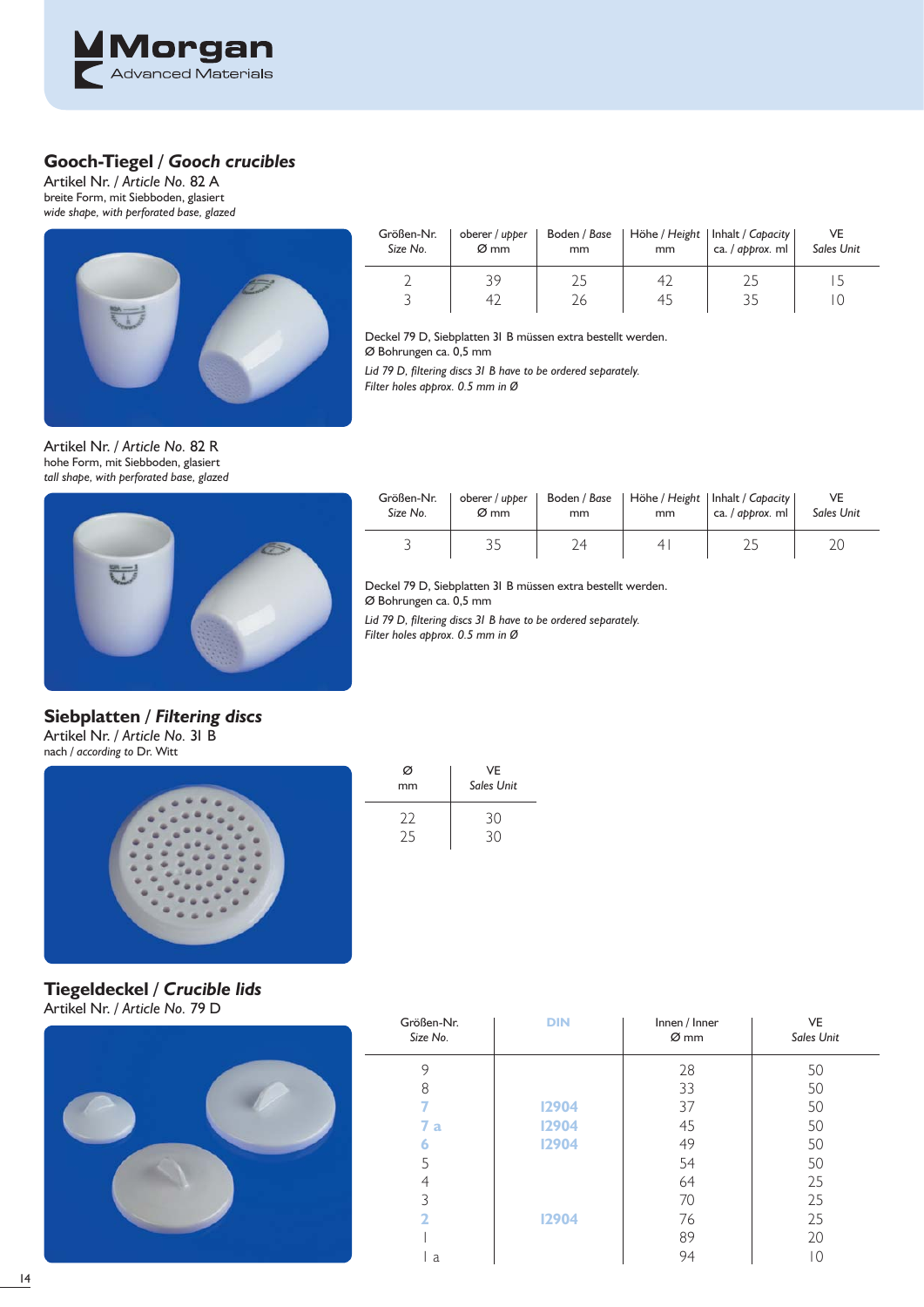## **Platten** */ Spot plates*

Artikel Nr. */ Article No.* 61A rechteckig, mit Vertiefungen, glasiert *rectangular, with wells, glazed*



|                        |                       |                              |                      | Vertiefung / Cavaties |         |                      |                         |
|------------------------|-----------------------|------------------------------|----------------------|-----------------------|---------|----------------------|-------------------------|
| Größen-Nr.<br>Size No. | Länge<br>Length<br>mm | <b>Breite</b><br>Width<br>mm | Höhe<br>Height<br>mm | Anzahl<br>Number      | Ø<br>mm | Tiefe<br>Depth<br>mm | VE<br><b>Sales Unit</b> |
|                        | 115                   | 80                           |                      | ь                     | 36      |                      | IC                      |

Artikel Nr. */ Article No.* 61 B



|                        |                       |                              |                                 |                  | Vertiefung / Cavaties |                      |                         |
|------------------------|-----------------------|------------------------------|---------------------------------|------------------|-----------------------|----------------------|-------------------------|
| Größen-Nr.<br>Size No. | Länge<br>Length<br>mm | <b>Breite</b><br>Width<br>mm | Höhe<br>Height<br><sub>mm</sub> | Anzahl<br>Number | Ø<br>mm               | Tiefe<br>Depth<br>mm | VE<br><b>Sales Unit</b> |
| 3                      | 19<br>27              | 85<br>97                     | 6                               | 12<br>12         | 20<br>25              | 6                    | IС<br>IC                |

## **Exsikkatoren-Platten** */ Desiccator plates*

Artikel Nr. */ Article No.* 119 C mit 20 mm Ø-Loch in der Mitte und mit vielen Löchern von ca. 5 mm Ø with central hole 20 mm in Ø and filter holes approx. 5 in mm Ø



| <b>DIN</b>   | Höhe / Height<br>mm | Ø<br>mm | VE<br><b>Sales Unit</b> |
|--------------|---------------------|---------|-------------------------|
| <b>12911</b> | 7,9                 | 90      | IО                      |
| <b>12911</b> | 8,9                 | 40      | IО                      |
| <b>12911</b> | 9,4                 | 190     | IО                      |
| <b>12911</b> | 10,6                | 235     | 10                      |
| <b>12911</b> | 10,6                | 280     |                         |
|              |                     |         |                         |

## **Kasserollen** */ Casseroles*

Artikel Nr. */ Article No.* 17 mit Porzellanstiel, glasiert, mit Ausnahme des Randes *with porcelain handle, glazed except rim*



| Größen-Nr.<br>Size No.  | <b>DIN</b> | Ø<br>mm | Höhe / Height<br><sub>mm</sub> | Inhalt / Capacity  <br>ca. / approx. ml | VE<br><b>Sales Unit</b> |
|-------------------------|------------|---------|--------------------------------|-----------------------------------------|-------------------------|
| 4/0                     | 12907      | 63      | 36                             | 80                                      | 10                      |
| 000                     | 12907      | 80      | 46                             | 140                                     | 10                      |
| 0                       | 12907      | 102     | 58                             | 290                                     | IО                      |
| $\overline{\mathbf{2}}$ | 12907      | 127     | 70                             | 500                                     |                         |
| 4                       | 12907      | 160     | 97                             | 1300                                    |                         |
| 4 b                     | 12907      | 215     | $\overline{10}$                | 2600                                    |                         |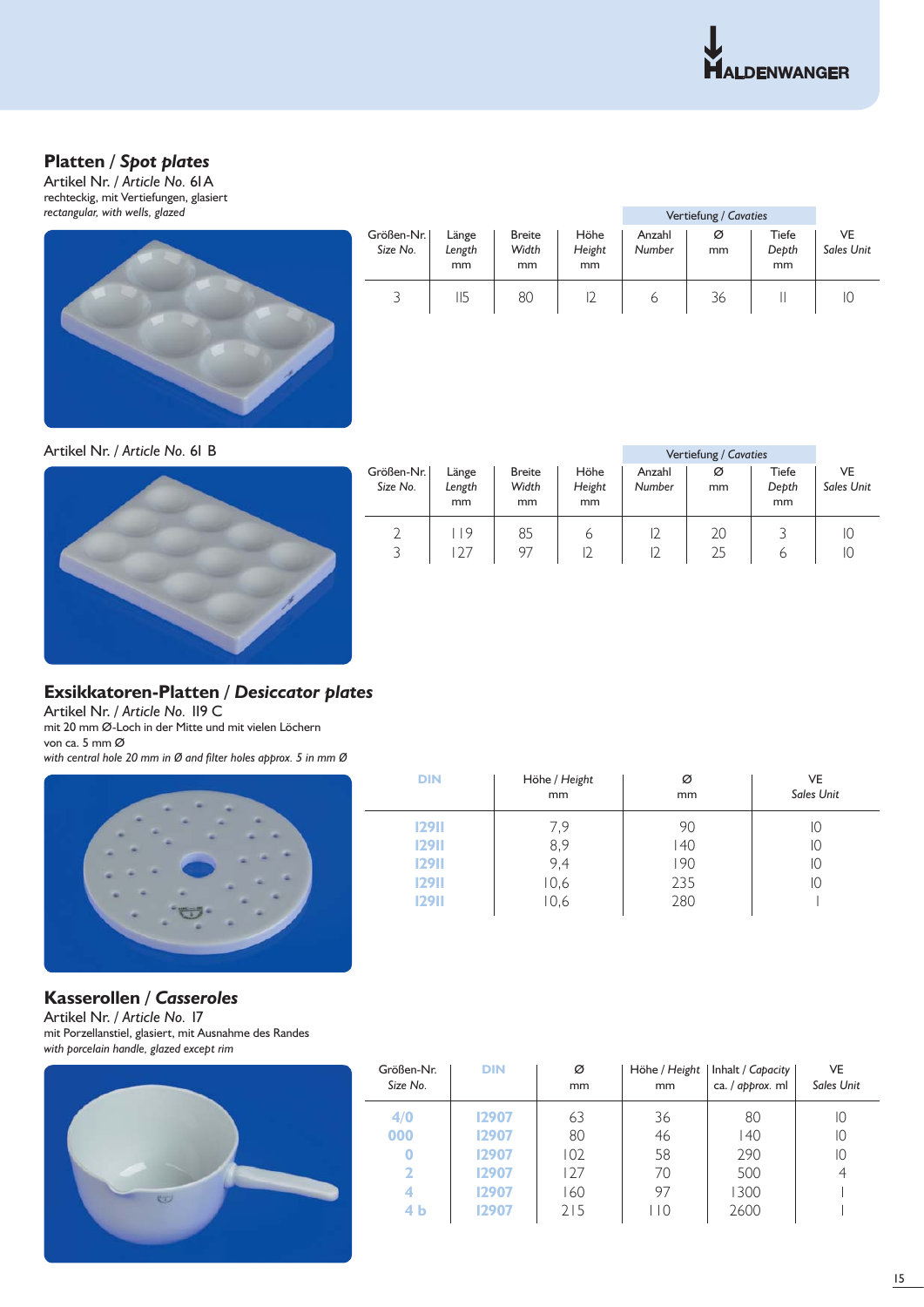

## **Trichter** */ Funnels*

Artikel Nr. */ Article No.* 126 nach */ according to* Dr. Hirsch



| Größen<br>Nr.<br>Size No. | <b>DIN</b> | Nenn-<br>größe*<br>Nominal<br>$size*$<br>Ø mm | Innen<br>Inner<br>Ø mm | Höhe<br>Height<br>mm | Rohr-<br>länge<br>Tube<br>length<br>mm | Außen<br>Outer<br>$\varnothing$ mm | Rohr<br>oben<br>Tube<br>tob<br>Ø mm | Rohr<br>unten<br>Tube<br>bottom<br>Ø mm | VE<br><b>Sales</b><br>unit |
|---------------------------|------------|-----------------------------------------------|------------------------|----------------------|----------------------------------------|------------------------------------|-------------------------------------|-----------------------------------------|----------------------------|
| 5/0                       | 12905      | 8                                             | 9                      | 45                   | 22                                     | 30                                 |                                     | 5,5                                     | 10                         |
| 4/0                       |            |                                               |                        | 56                   | 25                                     | 40                                 | 9                                   | 6                                       | $\overline{10}$            |
| 4/0a                      |            |                                               | 13                     | 61                   | 27                                     | 45                                 | $\overline{2}$                      |                                         | $\overline{10}$            |
| 000                       | 12905      | ' 6                                           | .5                     | 74                   | 33                                     | 52                                 | 11,5                                | 8                                       | $\overline{10}$            |
| 00                        | 12905      | 25                                            | 27                     | 102                  | 42                                     | 72                                 | 6                                   | $\mathsf{I}$                            | 10                         |

\* Die Nenngröße entspricht dem Durchmesser des passenden Filterpapiers.

\* *The nominal size is equivalent to the diameter of suitable fi lter paper.*

Artikel Nr. */ Article No.* 127 C nach */ according to* Dr. Büchner



 $\overline{a}$ 

| Größen<br>Nr.<br>Size No. | <b>DIN</b> | Nenn-<br>$gr\ddot{o}Be*$<br>Nominal<br>$size*$<br>Ø mm | Innen<br>Inner<br>Ø mm | Höhe<br>Height<br>mm | Rohr-<br>länge<br>Tube<br>length<br>mm | Inhalt ca.<br>Capacity<br>approx.<br>ml | Rohr<br>oben<br>Tube<br>top<br>Ø mm | Rohr<br>unten<br>Tube<br>bottom<br>Ø mm | VE<br>Sales<br>unit |
|---------------------------|------------|--------------------------------------------------------|------------------------|----------------------|----------------------------------------|-----------------------------------------|-------------------------------------|-----------------------------------------|---------------------|
| 000                       |            | 18                                                     | 9                      | 47                   | 20                                     | 3                                       | 9                                   | 8                                       | 10                  |
| 00                        |            | 27                                                     | 29                     | 60                   | 30                                     | 10                                      | 10,5                                | 8,5                                     | 10                  |
| 0                         |            | 40                                                     | 42                     | 76                   | 37                                     | 25                                      | 12,5                                | $\overline{10}$                         | 10                  |
| $\bf{0}$<br>a             | 12905      | 45                                                     | 48                     | 100                  | 4 <sup>1</sup>                         | 50                                      | 16                                  | 4                                       | 10                  |
|                           | 12905      | 55                                                     | 59                     | 129                  | 53                                     | 75                                      | 9                                   | 16,5                                    | $\overline{10}$     |
| $\overline{\mathbf{2}}$   | 12905      | 70                                                     | 74                     | 150                  | 75                                     | 135                                     | 21                                  | 15,5                                    | 10                  |
| 2a                        | 12905      | 90                                                     | 95                     | 165                  | 75                                     | 290                                     | 24                                  | 20                                      | 10                  |
| 3                         | 12905      | 110                                                    | $ $  4                 | 201                  | 90                                     | 580                                     | $\overline{\mathcal{E}}$            | 23                                      | 3                   |
| 4                         | 12905      | 125                                                    | 130                    | 232                  | 106                                    | 795                                     | 31,2                                | 25,5                                    | $\overline{2}$      |
| 4<br>a                    | 12905      | 150                                                    | 155                    | 235                  | 110                                    | 1250                                    | 35                                  | 25                                      | $\mathfrak{D}$      |
| 5                         | 12905      | 185                                                    | 190                    | 260                  | 120                                    | 1900                                    | 35                                  | 25                                      |                     |
| 6                         | 12905      | 240                                                    | 250                    | 330                  | 138                                    | 4300                                    | 40                                  | 26                                      |                     |
| 6.<br>a                   | 12905      | 270                                                    | 279                    | 300                  | 125                                    | 5800                                    | 48                                  | 29.6                                    |                     |
| 8                         | 12905      | 320                                                    | 330                    | 350                  | 150                                    | 10600                                   | 55                                  | 36                                      |                     |

## **Schiffchen** */ Combustion boats*

Artikel Nr. */ Article No.* 30 glasiert */ glazed* 



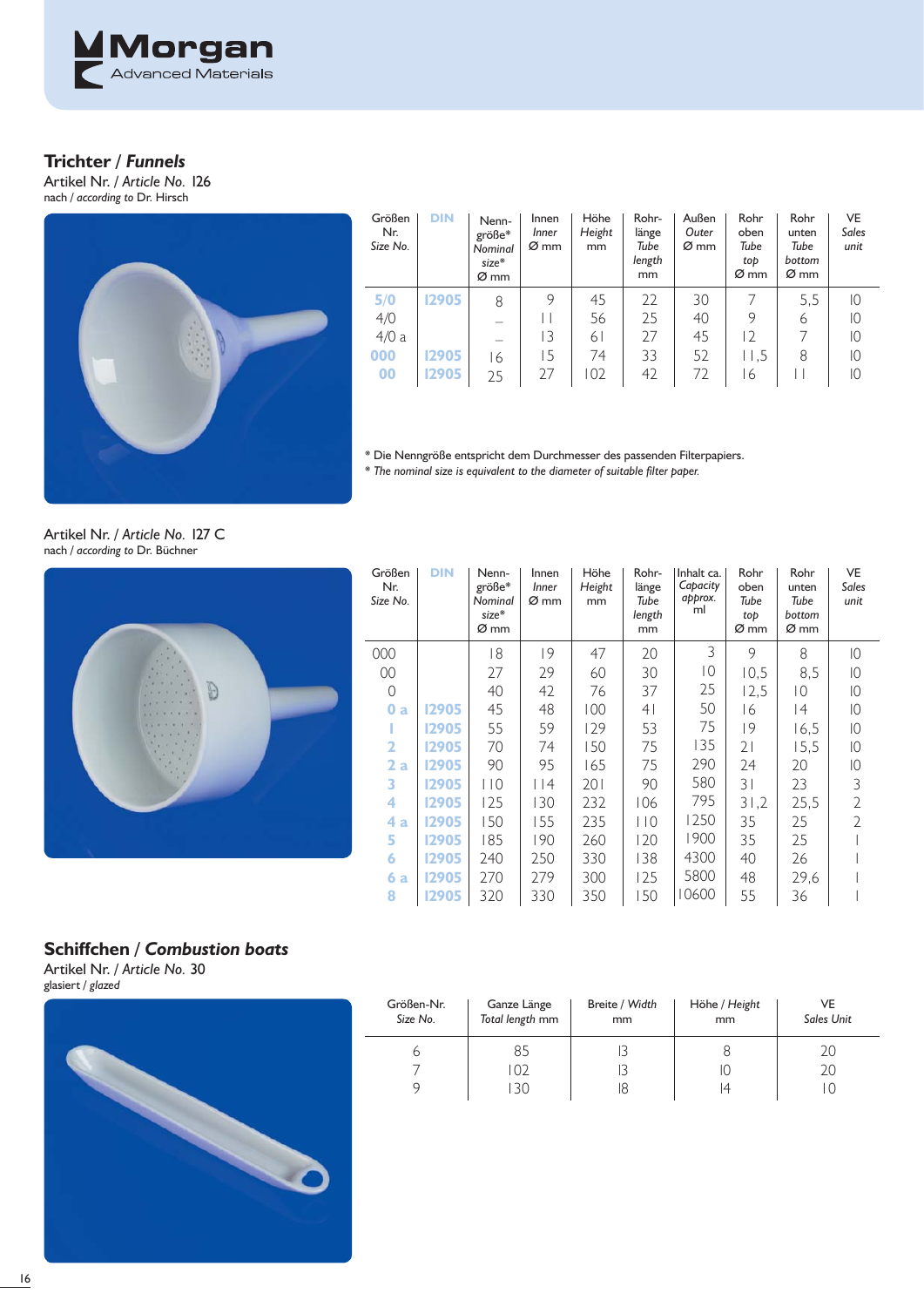

## **Messbecher** */ Graduated beakers*

Artikel Nr. */ Article No.* 51 graduiert, glasiert mit Ausnahme der äußeren Bodenfläche *graduated inside, glazed except outside base*



| Größen-Nr.<br>Size No. | Boden / Base<br>$\varnothing$ mm | Höhe / Height<br>mm | Inhalt / Capacity<br>ca. / approx. ml | VE<br><b>Sales Unit</b> |
|------------------------|----------------------------------|---------------------|---------------------------------------|-------------------------|
| 3а                     | 80                               | 00                  | 250                                   |                         |
| 5 a                    | 95                               | 125                 | 500                                   |                         |
| 8                      | l I O                            | 165                 | 1000                                  |                         |
| 10                     | 140                              | 193                 | 2000                                  |                         |

## **Kochbecher** */ Heating beakers*

Artikel Nr. */ Article No.* 42 A hohe Form mit Ausguss, glasiert, mit Ausnahme der äußeren Bodenfläche *tall shape with spout, glazed except outside base*



| Größen-Nr.<br>Size No. | oberer / upper<br>$\varnothing$ mm | Boden / Base<br>$\varnothing$ mm | Höhe / Height<br>mm | Inhalt ca. ml<br>Capacity approx. ml |
|------------------------|------------------------------------|----------------------------------|---------------------|--------------------------------------|
|                        | 56                                 | 48                               | 88                  | 125                                  |
|                        | 67                                 | 58                               | 105                 | 250                                  |
|                        | 88                                 | 75                               | 135                 | 500                                  |
|                        | 100                                | 85                               | 153                 | 750                                  |
| 5а                     | l 10                               | 95                               | 170                 | 1000                                 |

Artikel Nr. */ Article No.* 42 L niedrige Form mit Ausguss, glasiert, mit Ausnahme der äußeren Bodenfläche *low wide shape with spout, glazed except outside base*



| Größen-Nr. | oberer / upper | Boden / Base     | Höhe / Height | Inhalt ca. ml       |
|------------|----------------|------------------|---------------|---------------------|
| Size No.   | Ø~mm           | $\varnothing$ mm | mm            | Capacity approx. ml |
| a          | 80<br>95       |                  | 90<br>90      | 250<br>400          |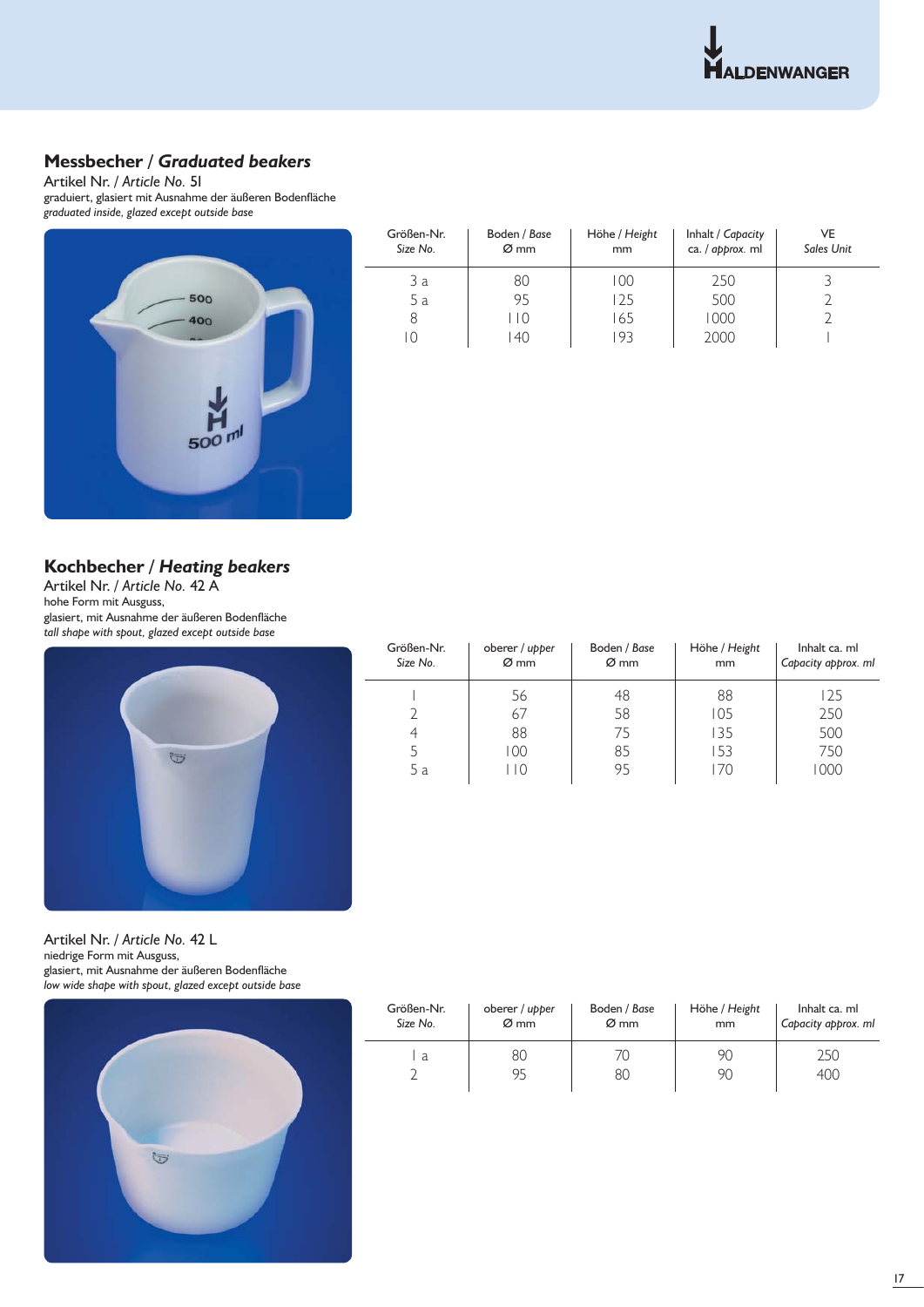

## **Kugelmühlen** */ Ball mills*

Artikel Nr. */ Article No.* GSK mit Deckel, Metallverschluss und Dichtungsring, innen und außen glasiert, auf Anfrage innen unglasiert *with lid, metal lock and sealing ring, glazed inside and outside, unglazed inside available upon request*



| Mühle GSK-Nr.<br>Mill GSK No. | Boden / Base<br>$\varnothing$ mm | Höhe / Height<br>mm | Inhalt ca. ml<br>Capacity approx. ml | VE<br><b>Sales Unit</b> |
|-------------------------------|----------------------------------|---------------------|--------------------------------------|-------------------------|
|                               | 135                              | 182                 | 1000                                 |                         |
| 0 a                           | 150                              | 222                 | 1700                                 |                         |
| 0 <sub>b</sub>                | 200                              | 240                 | 3000                                 |                         |
|                               | 225                              | 280                 | 5000                                 |                         |
| $\times$                      | 288                              | 333                 | 10000                                |                         |
| a                             | 335                              | 360                 | 5000                                 |                         |

## **Mengenrichtlinien für Kugelfüllungen / Vol. recommendations for ball fillings**

|                | Mühle GSK-Nr.   Inhalt / Capacity |                |                   | Ø Kugeln / Balls |                 |                 |
|----------------|-----------------------------------|----------------|-------------------|------------------|-----------------|-----------------|
| Mill GSK No.   | ca./approx. I                     | $9 \text{ mm}$ | $15 \, \text{mm}$ | $20 \text{ mm}$  | $30 \text{ mm}$ | $40 \text{ mm}$ |
| 0              |                                   | $0,10$ kg      | $0,2$ kg          | $0,2$ kg         |                 |                 |
| 0 a            | 1,5                               | $0,15$ kg      | $0,3$ kg          | $0,3$ kg         |                 |                 |
| 0 <sub>b</sub> |                                   | $0,30$ kg      | $0,6$ kg          | $0,6$ kg         |                 |                 |
|                |                                   | $0,50$ kg      | $1,0$ kg          | $1,0$ kg         |                 |                 |
| $\mathsf{X}$   | 10                                | $0,50$ kg      | $1,5$ kg          | $1,5$ kg         | $1,5$ kg        |                 |
| a              |                                   | $1,00$ kg      | $1,5$ kg          | $1,5$ kg         | $1,5$ kg        | $2$ kg          |



#### **Kugelzahl pro kg /** *Number of balls per kg*

| Kugeln / Balls                | 9 Ø mm |     | $15\%$ mm $\qquad$ 20 $\%$ mm | 30 Ø mm | 40 Ø mm | 50 $\varnothing$ mm |
|-------------------------------|--------|-----|-------------------------------|---------|---------|---------------------|
| Stückzahl ca.<br>Pcs. approx. | 1080   | 230 | 95                            |         |         |                     |

Artikel Nr. */ Article No.* 42 K unglasiert / un*glazed*  VE je / *Sales Unit each:* 5 kg

## **Kugeln** */ Balls* **Kugel-Schüttdichte pro Liter /** *Apparent ball density per litre*

| Kugeln / Balls                  | $9\%$ mm | $15\%$ mm | $20\%$ mm | 30 Ø mm | 40 Ø mm | 50 $\varnothing$ mm |
|---------------------------------|----------|-----------|-----------|---------|---------|---------------------|
| Menge ca. kg<br>Qty. approx. kg |          |           |           |         |         |                     |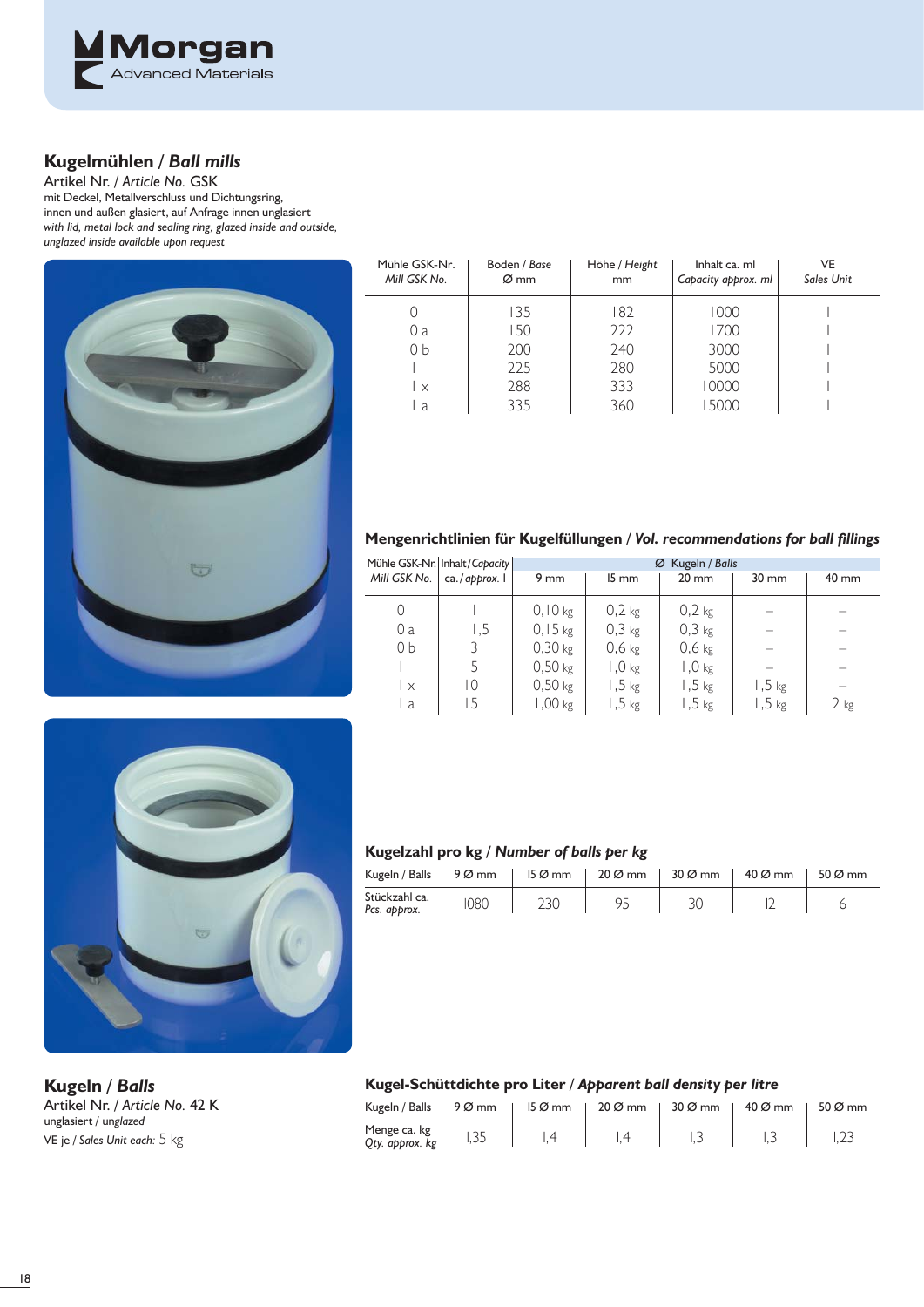

## **Löffelspatel** */ Spoon spatulas*

Artikel Nr. */ Article No.* 74



| Größen-Nr.<br>Size No. | Länge / Length<br>mm | VE<br>Sales Unit |
|------------------------|----------------------|------------------|
|                        | 21                   | 20               |
| 4                      | 170                  | 20               |
| b                      | 210                  | $\overline{ }$   |
| ୪                      | 305                  |                  |
|                        |                      |                  |

## **Tonteller** */ Clay plates*



| Ø<br>mm      | VE<br>Sales Unit |
|--------------|------------------|
| $180$<br>220 | 20               |

# C und S Bestimmungen / *C and S Determination*

## **Hartporzellan-Rohre** */ Hard porcelain tubes*

unglasiert / *unglazed*



| Außen / Outer<br>$Ø$ mm | Innen / Inner<br>$\varnothing$ mm | Länge / Length<br>mm | VE<br><b>Sales Unit</b> |
|-------------------------|-----------------------------------|----------------------|-------------------------|
| 22                      |                                   | 500                  | 50                      |
| 22                      |                                   | 600                  | 50                      |
| 26                      | 20                                | 500                  | 50                      |
| 26                      | 20                                | 600                  | 50                      |
|                         |                                   |                      |                         |
|                         |                                   |                      |                         |

### **Porzellan-Schiffchen** */ Porcelain combustion boats*  unglasiert / *unglazed*



| Ganze Länge mm    | Breite / Width | Höhe / Heigth | VE                |
|-------------------|----------------|---------------|-------------------|
| Overall length mm | mm             | mm            | <b>Sales Unit</b> |
|                   |                |               | 500               |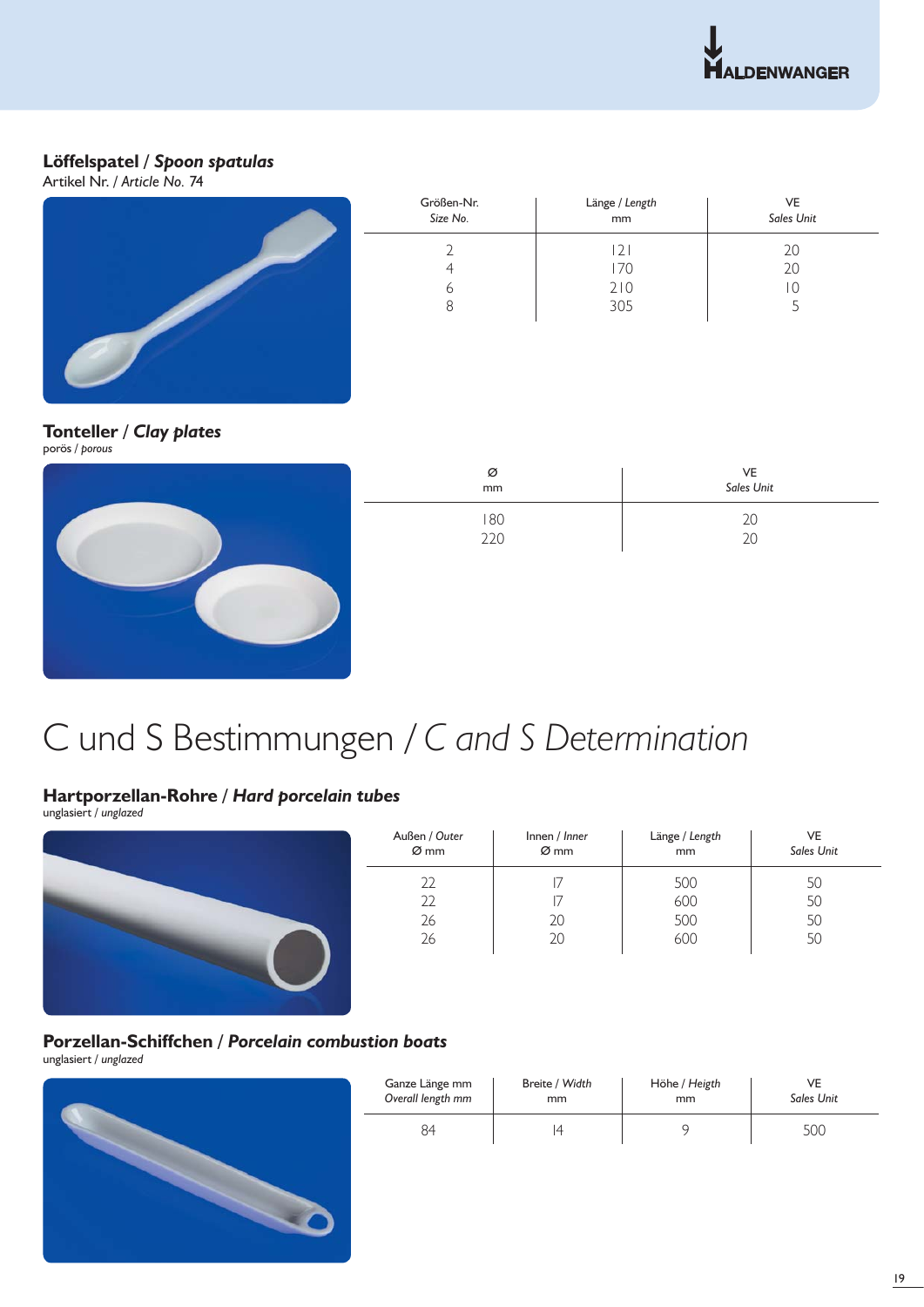

# Alsint 99,7 Oxidkeramik */ Oxide Ceramics*

Breite *Width* mm

Höhe *Height* mm

Länge *Length* mm

**Alsint 99,7-Schiffchen** *Alsint 99.7 Boats*



**Alsint 99,7-Glühkästen** *Alsint 99.7 Incinerating dishes*



| l 15<br>120<br>160<br>200 | 16<br>30<br>40<br>15         | 9<br>15<br>21<br>15  |
|---------------------------|------------------------------|----------------------|
| Länge<br>Length<br>mm     | <b>Breite</b><br>Width<br>mm | Höhe<br>Height<br>mm |
| 40                        | 10,5                         | 8,5                  |
| 50                        | 20                           | 20                   |
| 50                        | 25                           | 20                   |
| 50                        | 38                           | 36                   |
| 75                        | 50                           | 25                   |
| 100                       | 32                           | 28                   |
| 100                       | 45                           | 9                    |
| 105                       | 15                           | 15                   |
| 150                       | 65                           | 19                   |
| 150                       | 65                           | 35                   |
| 160                       | 80                           | 30                   |
| 160                       | 135                          | 90                   |
| 190                       | 138                          | 75                   |

65 30

**Alsint porös-Glühschalen Alsint porous Incinerating dish** 



| hes | Länge<br>Length<br>mm | <b>Breite</b><br>Width<br>mm | Höhe<br>Height<br>mm |
|-----|-----------------------|------------------------------|----------------------|
|     | 420                   | 200                          | 50                   |
|     | 350                   | 740                          | 40                   |
|     | 350                   | 230                          | 58                   |
|     | 280                   | 210                          | 100                  |
|     | 220                   | 170                          | 100                  |
|     | 210                   | 170                          | 300                  |
|     | 100                   | 100                          | $\overline{10}$      |
|     |                       |                              |                      |

| Alsint 99,7-Röhrentiegel<br><b>Alsint 99.7 Tubular crucibles</b> | Außen<br>Outer<br>Ø mm | Innen<br><b>Inner</b><br>Ø mm | Höhe<br>Height<br>mm |
|------------------------------------------------------------------|------------------------|-------------------------------|----------------------|
|                                                                  | 4                      | $\overline{0}$                | 100                  |
|                                                                  | 16                     | 12                            | 100                  |
|                                                                  | 20                     | 15                            | 100                  |
|                                                                  | 22                     | 17                            | 100                  |
|                                                                  | 24                     | 9                             | 100                  |
|                                                                  | 30                     | 25                            | 100                  |
|                                                                  | 34                     | 28                            | 100                  |
|                                                                  | 38                     | 32                            | 100                  |
|                                                                  | 44                     | 38                            | 100                  |
|                                                                  | 48                     | 40                            | 100                  |
|                                                                  | 55                     | 45                            | 100                  |
|                                                                  | 60                     | 50                            | 100                  |
|                                                                  | 38                     | 32                            | 200                  |
|                                                                  | 44                     | 38                            | 200                  |

## **Sonderanfertigungen**

Aus Alsint 99,7 fertigen wir auch Bauteile nach Ihren Zeichnungen oder Modellen. Bitte senden Sie uns Ihre entsprechenden Unterlagen, damit wir Ihnen ein unverbindliches Angebot unterbreiten können. Alsint 99,7 wird vorzugsweise bei Verschleißbeanspruchung, bei chemisch-technischer Anwendung oder in der Elektro- und Hochtemperaturtechnik eingesetzt.

#### Wichtige Hinweise für die Arbeit mit Alsint-99,7-Laborgefäßen:

Dank der hohen Feuerfestigkeit (Schmelzpunkt über 2.000 °C) und der hohen chemischen Resistenz gegen viele Stoffe finden Tiegel und andere Gefäße aus Alsint 99,7 vielfache Verwendung. Die guten Eigenschaften können jedoch nur bei sachgemäßer Handhabung voll erhalten bleiben.

## **Anwendungsbeispiele**

#### Chemisch-technische Anwendungen:

Tiegel für Kristallzüchtung, Tiegel für Aufschlüsse, Tiegel zum Glühen

#### Verschleißbeanspruchungen:

Kugelmühlen-Töpfe, Mahlkugeln, Mundstücke, Wellenschutzhülsen

## *Custom Design*

*We can custom-make Alsint 99.7 components to your requirements.*  Simply send us your detailed specifications and we will provide you with *an obligation-free quote. Alsint 99.7 is the material of choice for use under high-wear conditions, in chemical technical and electrical engineering applications and in high-temperature technology.*

### *Important Information Concerning the Use of Alsint 99.7 Laboratory*

*Equipment: Due to its high refractoriness (melting point above 2,000 °C) and chemical resistance to a wide range of substances, crucibles and other devices made of Alsint 99.7 are used in multiple applications. Its outstanding properties, however, are only fully maintained with proper handling.*

## *Applications*

#### *Chemical Technical Applications:*

*Crucibles for crystal growing, crucibles for fusion processes, crucibles for annealing*

#### *High-wear Conditions:*

*Ball mill pots, milling balls, mouthpieces, shaft-protection sleeves*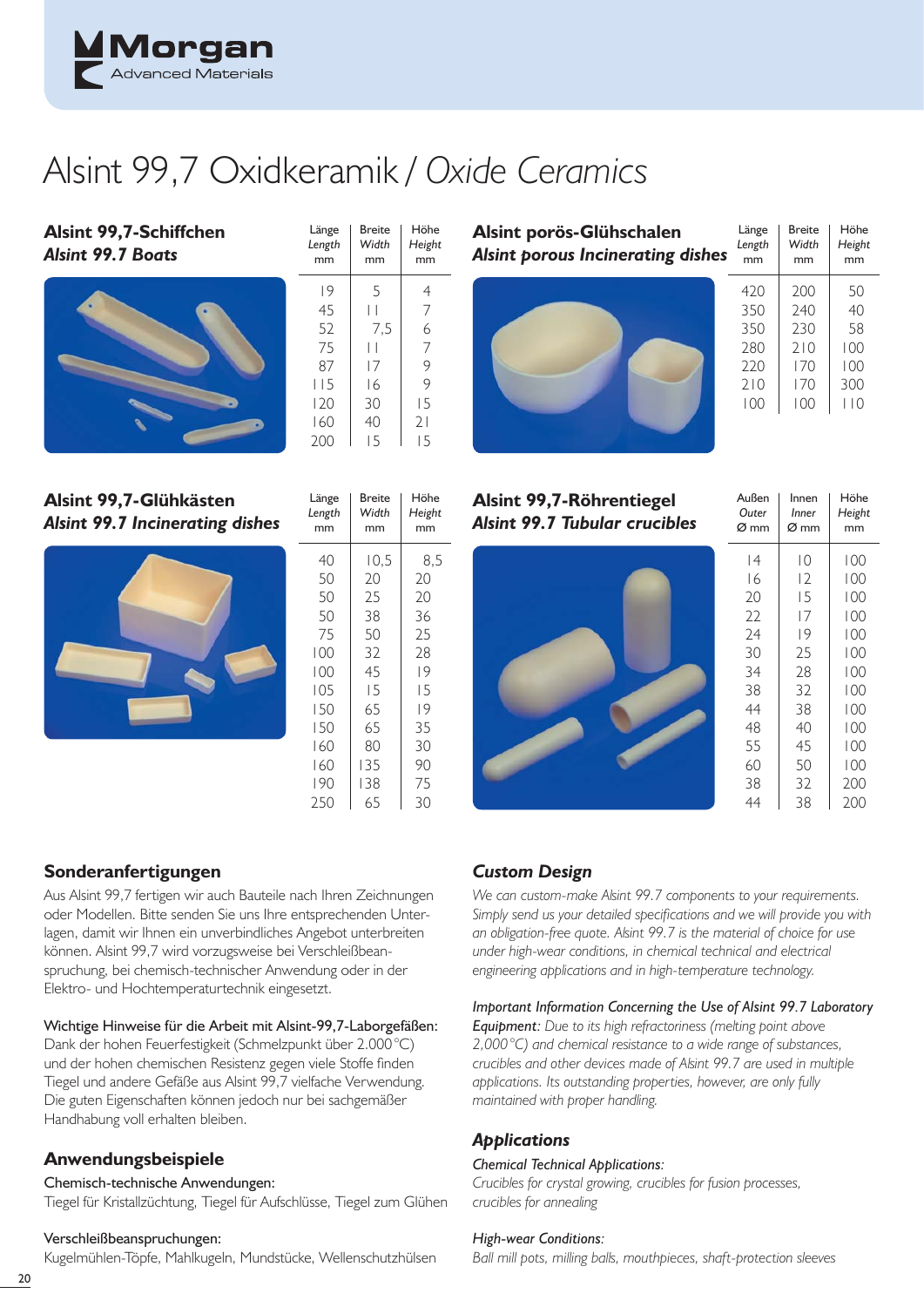**Alsint 99,7-Tiegel** *Alsint 99.7 Crucibles*

zylindrisch, ebener Boden / cylindrical, flat base



| Größen-Nr.<br>Size No. | Außen / Outer<br>$\varnothing$ mm | Innen / Inner<br>$\varnothing$ mm | Höhe / Height<br>mm | Inhalt / Capacity  <br>ca. / approx. ml | Deckel<br>Lid |
|------------------------|-----------------------------------|-----------------------------------|---------------------|-----------------------------------------|---------------|
| IА                     | 20                                | -6                                | 30                  | 5                                       | 79D/9         |
| 2A                     | 30                                | 26                                | 40                  | 15                                      | 79D/8         |
| 3A                     | 35                                | 30                                | 50                  | 30                                      | 79D/7         |
| 4A                     | 40                                | 36                                | 60                  | 60                                      | 79D/7a        |
| 5A                     | 50                                | 44                                | 75                  | 110                                     | 79D/5         |
| 6A                     | 65                                | 55                                | 100                 | 270                                     | 79D/3         |
| 7A                     | 85                                | 75                                | 150                 | 700                                     | 79D/I         |
| 8A                     | 125                               | l 10                              | 220                 | 2200                                    |               |

konisch, hohe Form */ conical, tall shape*



| Größen-Nr.<br>Size No.  | oberer Außen<br>upper outer<br>$\varnothing$ mm | unterer Außen<br>lower outer<br>$\varnothing$ mm | Höhe<br>Height<br>mm | Inhalt ca.<br>Capacity approx.<br>ml | Deckel<br>Lid |
|-------------------------|-------------------------------------------------|--------------------------------------------------|----------------------|--------------------------------------|---------------|
| 00C                     | 25                                              | 5                                                | 30                   | 10                                   |               |
| OC                      | 30                                              | 18                                               | 38                   | 15                                   | 79D/8         |
| $\overline{\mathsf{C}}$ | 33                                              | 18                                               | 40                   | 20                                   | 79D/7         |
| 2C                      | 38                                              | 21                                               | 47                   | 30                                   | 79D/7a        |
| 3C                      | 42                                              | 25                                               | 54                   | 45                                   | 79D/6         |
| 4C                      | 50                                              | 27                                               | 65                   | 80                                   | 79D/5         |
| 5C                      | 62                                              | 32                                               | 75                   | 150                                  | 79D/3         |
| 6C                      | 73                                              | 35                                               | 90                   | 250                                  | 79D/2         |
| 7C                      | 85                                              | 35                                               | 100                  | 350                                  | 79D/I         |
| 8C                      | 90                                              | 47                                               | 115                  | 500                                  | 79D/la        |
| 9C                      | 105                                             | 54                                               | 30                   | 750                                  |               |
| 10C                     | 120                                             | 62                                               | 150                  | 1200                                 |               |

konisch, breite Form */ conical, low wide shape*



| Größen-Nr.<br>Size No. | oberer Außen<br>upper outer<br>$\varnothing$ mm | unterer Außen<br>lower outer<br>Ø mm | Höhe<br>Height<br>mm | Inhalt ca.<br>Capacity approx.<br>ml | Deckel<br>Lid |
|------------------------|-------------------------------------------------|--------------------------------------|----------------------|--------------------------------------|---------------|
| 00B                    | 30                                              | 14                                   | 24                   | $\Omega$                             | 79D/8         |
| 0 <sub>B</sub>         | 4                                               | 18                                   | 37                   | 25                                   | 79D/7a        |
| ΙB                     | 48                                              | 20                                   | 4 <sup>1</sup>       | 40                                   | 79D/5         |
| 2B                     | 54                                              | 24                                   | 50                   | 60                                   | 79D/4         |
| 3B                     | 60                                              | 26                                   | 50                   | 80                                   | 79D/4         |
| 4B                     | 66                                              | 30                                   | 56                   | 100                                  | 79D/3         |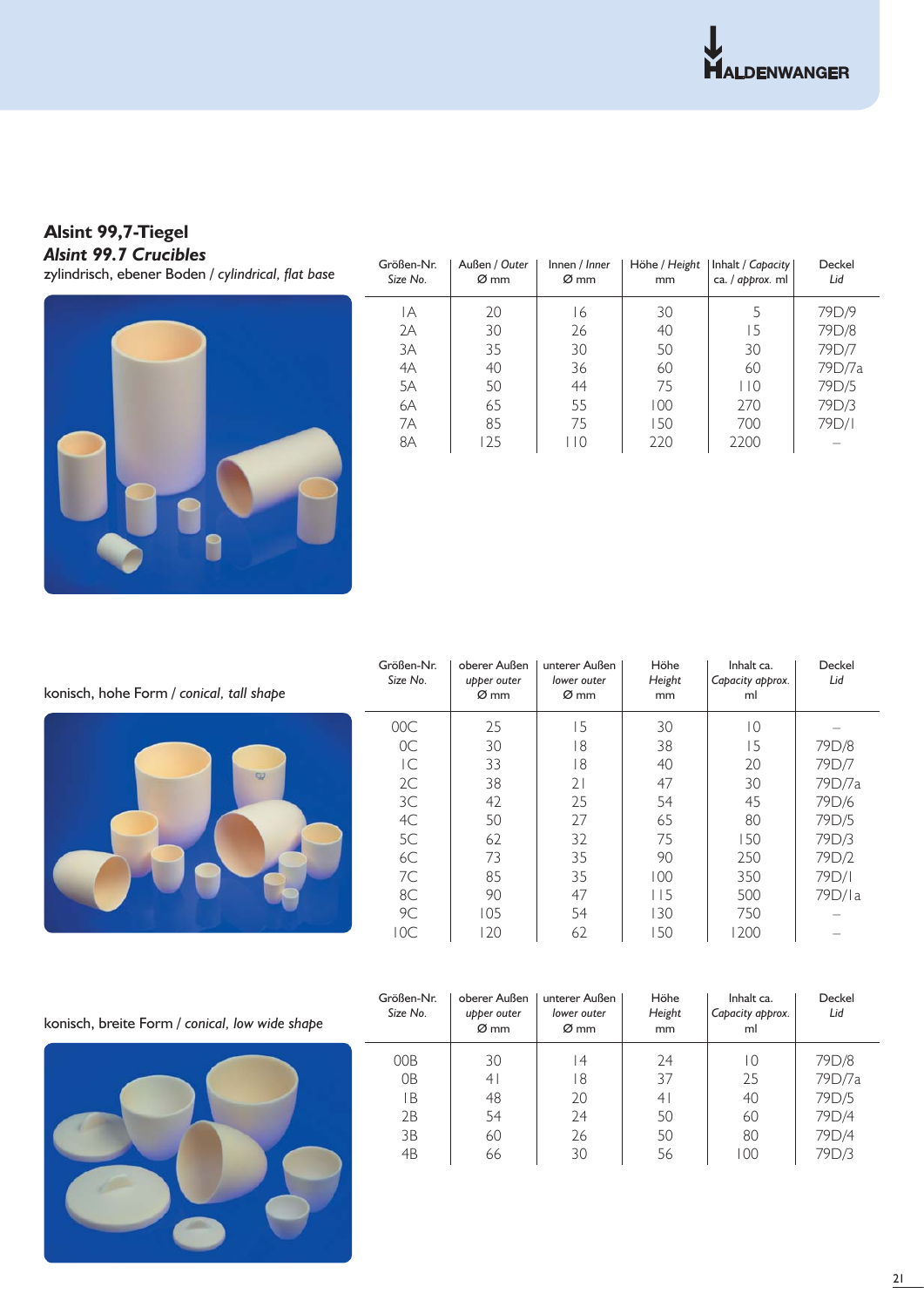

## CaO-FSZ Zirkonoxid / *Zirconia*

#### **CaO-FSZ-Tiegel /** *CaO-FSZ Crucibles*

zylindrisch, ebener Boden *cylindrical, fl at base*



| Größen-Nr.<br>Size No. | Außen / Outer<br>Ø mm | Innen / Inner<br>$\varnothing$ mm | Höhe / Height<br>mm | Inhalt ca. ml<br>Capacity approx. ml |
|------------------------|-----------------------|-----------------------------------|---------------------|--------------------------------------|
|                        | 19                    | 16                                | 28                  |                                      |
| 2 <sub>L</sub>         | 28                    | 25                                | 34                  | 15                                   |
| 3L                     | 33                    | 29                                | 46                  | 25                                   |
| 4 <sub>L</sub>         | 38                    | 34                                | 57                  | 50                                   |
| 5 L                    | 48                    | 43                                | 72                  | 90                                   |
| 6 L                    | 61                    | 54                                | 100                 | 200                                  |
| 7 I                    | 80                    |                                   | 43                  | 550                                  |

konisch, hohe Form *conical, tall shape*



| Größen-Nr.<br>Size No. | oberer/upper<br>Ø mm | Boden / Base<br>Ø mm | Höhe / Height<br>mm | Inhalt ca. ml<br>Capacity approx. ml |
|------------------------|----------------------|----------------------|---------------------|--------------------------------------|
| 00 K                   | 24                   | 14                   | 29                  |                                      |
| 0 K                    | 28                   | 17                   | 36                  | 14                                   |
| ΙK                     | 32                   |                      | 39                  | 18                                   |
| 2 K                    | 36                   | 19                   | 46                  | 30                                   |
| 3 K                    | 4 <sup>1</sup>       | 24                   | 52                  | 45                                   |
| 4 K                    | 47                   | 26                   | 62                  | 70                                   |
| 5 K                    | 59                   | 3 <sup>1</sup>       | 71                  | 125                                  |
| 6 K                    | 70                   | 34                   | 85                  | 200                                  |
| 7 K                    | 81                   | 34                   | 95                  | 300                                  |
| 8 K                    | 86                   | 45                   | 108                 | 400                                  |

#### **Sondergrößen und Sonderanfertigungen auf Anfrage.** *Special sizes and custom designs available on request.*

Für alle in diesem Katalog aufgelisteten Produkte gilt DIN 40680 – grob. Änderungen und Irrtümer vorbehalten.